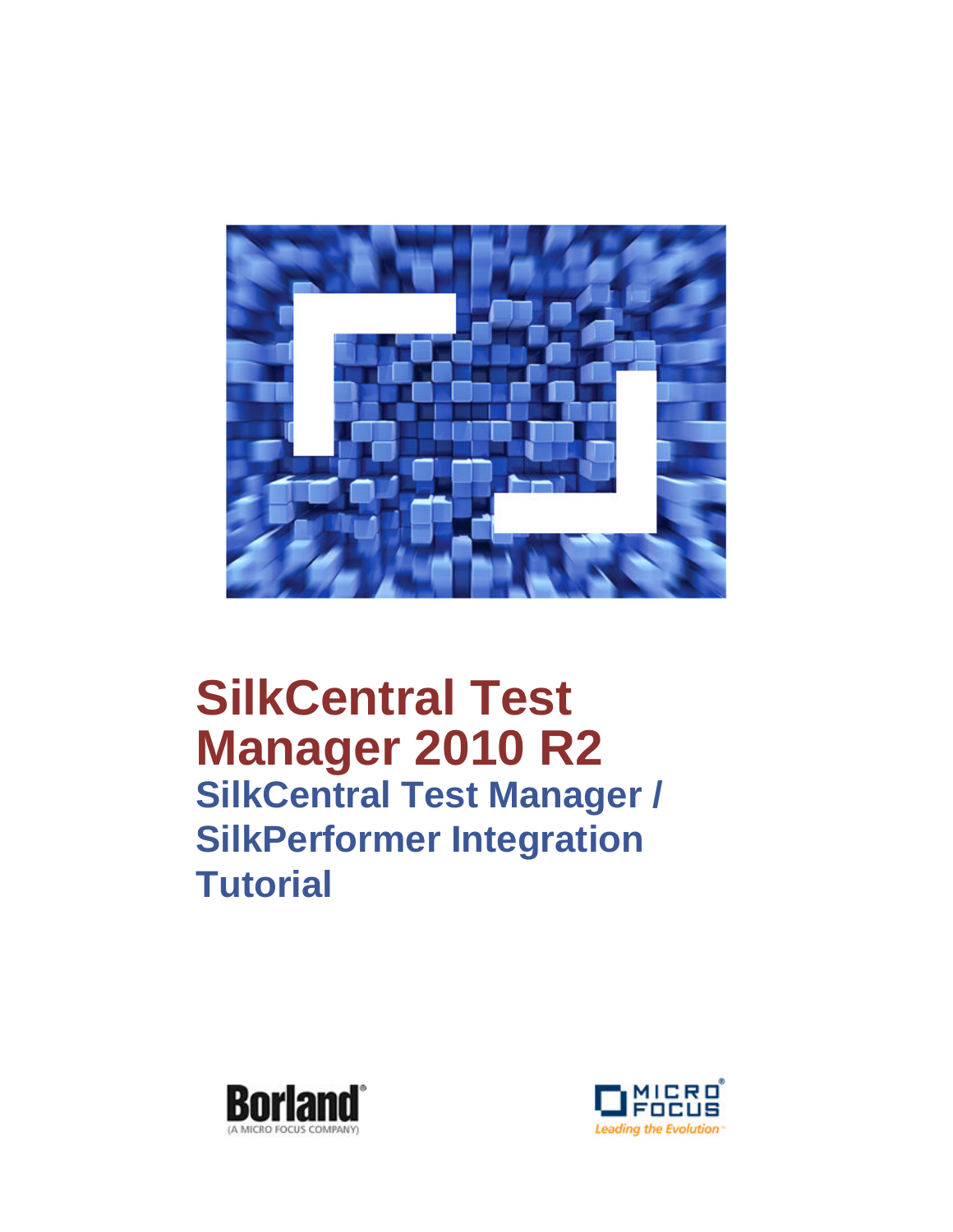**Borland Software Corporation 4 Hutton Centre Dr., Suite 900 Santa Ana, CA 92707** 

**Copyright 2009-2010 Micro Focus (IP) Limited. All Rights Reserved. SilkCentral Test Manager contains derivative works of Borland Software Corporation, Copyright 2004-2010 Borland Software Corporation (a Micro Focus company).**

**MICRO FOCUS and the Micro Focus logo, among others, are trademarks or registered trademarks of Micro Focus (IP) Limited or its subsidiaries or affiliated companies in the United States, United Kingdom and other countries.**

**BORLAND, the Borland logo and SilkCentral Test Manager are trademarks or registered trademarks of Borland Software Corporation or its subsidiaries or affiliated companies in the United States, United Kingdom and other countries.**

**All other marks are the property of their respective owners.**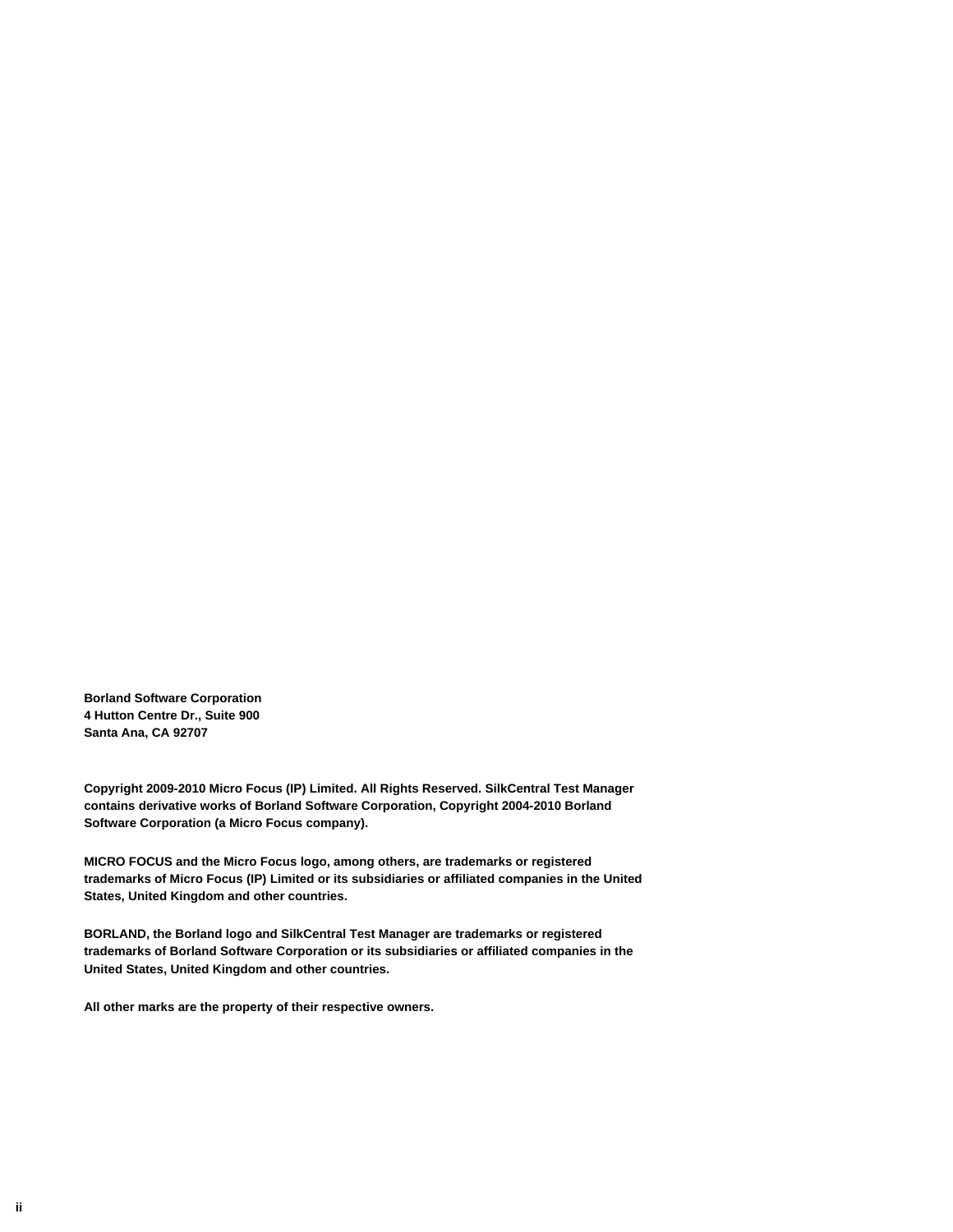# **Contents**

| <b>Introduction</b>                               |                                                                                                                                                                                                                                |  |
|---------------------------------------------------|--------------------------------------------------------------------------------------------------------------------------------------------------------------------------------------------------------------------------------|--|
| Overview                                          |                                                                                                                                                                                                                                |  |
|                                                   |                                                                                                                                                                                                                                |  |
|                                                   |                                                                                                                                                                                                                                |  |
|                                                   | Configuring Access to Test Manager (and according to the according of the Access to Test Manager (and according to the Access to Test Manager (and access to Test Manager (and access to Test Manager (and access to Test Mana |  |
|                                                   |                                                                                                                                                                                                                                |  |
|                                                   |                                                                                                                                                                                                                                |  |
|                                                   |                                                                                                                                                                                                                                |  |
|                                                   |                                                                                                                                                                                                                                |  |
|                                                   | Outlining a Project manufactured and the Contract of Tennis and Tennis and Tennis and Tennis and Tennis and Te                                                                                                                 |  |
|                                                   |                                                                                                                                                                                                                                |  |
|                                                   |                                                                                                                                                                                                                                |  |
|                                                   | Executing a Try Script Run from SilkPerformer [11] [12] [12] Executing a Try Script Run from SilkPerformer [12]                                                                                                                |  |
|                                                   |                                                                                                                                                                                                                                |  |
|                                                   | Customizing Session Handling (Mathematical Customical Customizing Mathematic 11                                                                                                                                                |  |
|                                                   |                                                                                                                                                                                                                                |  |
|                                                   | Setting Up a Test Manager Project and Test Container [11, 11, 11] Setting Up a Test Manager Project and Test Container                                                                                                         |  |
|                                                   | Uploading Projects to SilkCentral Test Manager <b>manual constructs</b> and the Uploading Projects to SilkCentral Test                                                                                                         |  |
|                                                   |                                                                                                                                                                                                                                |  |
|                                                   |                                                                                                                                                                                                                                |  |
|                                                   | Assigning a Test Definition to an Execution Definition manuminal containmand that the Assigning a Test Definition to an Execution Definition manuminal and the Assigning and the Assigning of Assigning and Assigning and Assi |  |
|                                                   | Scheduling Your Execution Definition [19] Content Contract Scheduling Your Execution Definition [19] Content Co                                                                                                                |  |
|                                                   | Assigning an Execution Server manufactured and the series of the Assigning an Execution Server manufactured an                                                                                                                 |  |
|                                                   | Assigning Workload to Agent Clusters (2000) Manuscrittism and the Assigning Workload to Agent Clusters (2000)                                                                                                                  |  |
|                                                   | Defining the Capabilities of Your Agent Computers <b>contract to the Capabilities</b> of Your Agent Computers <b>Contract Agent</b>                                                                                            |  |
| Preparing an Agent Clusters File for Test Manager |                                                                                                                                                                                                                                |  |
|                                                   | Assigning Agents to Workload (and according the material control and the Assigning Agents to Workload                                                                                                                          |  |
| <b>Running Your Test</b>                          |                                                                                                                                                                                                                                |  |
| <b>Viewing Test Run Details</b>                   |                                                                                                                                                                                                                                |  |
|                                                   |                                                                                                                                                                                                                                |  |
| Running an Attended Test                          |                                                                                                                                                                                                                                |  |
|                                                   |                                                                                                                                                                                                                                |  |
|                                                   |                                                                                                                                                                                                                                |  |
|                                                   | Uploading Test Results to SilkCentral Test Manager [1, 1, 1, 1, 1, 1, 1, 1, 1, 26                                                                                                                                              |  |
|                                                   | Creating a Cross Load-Test Report manufactured and resources and resources and resources and resources and res                                                                                                                 |  |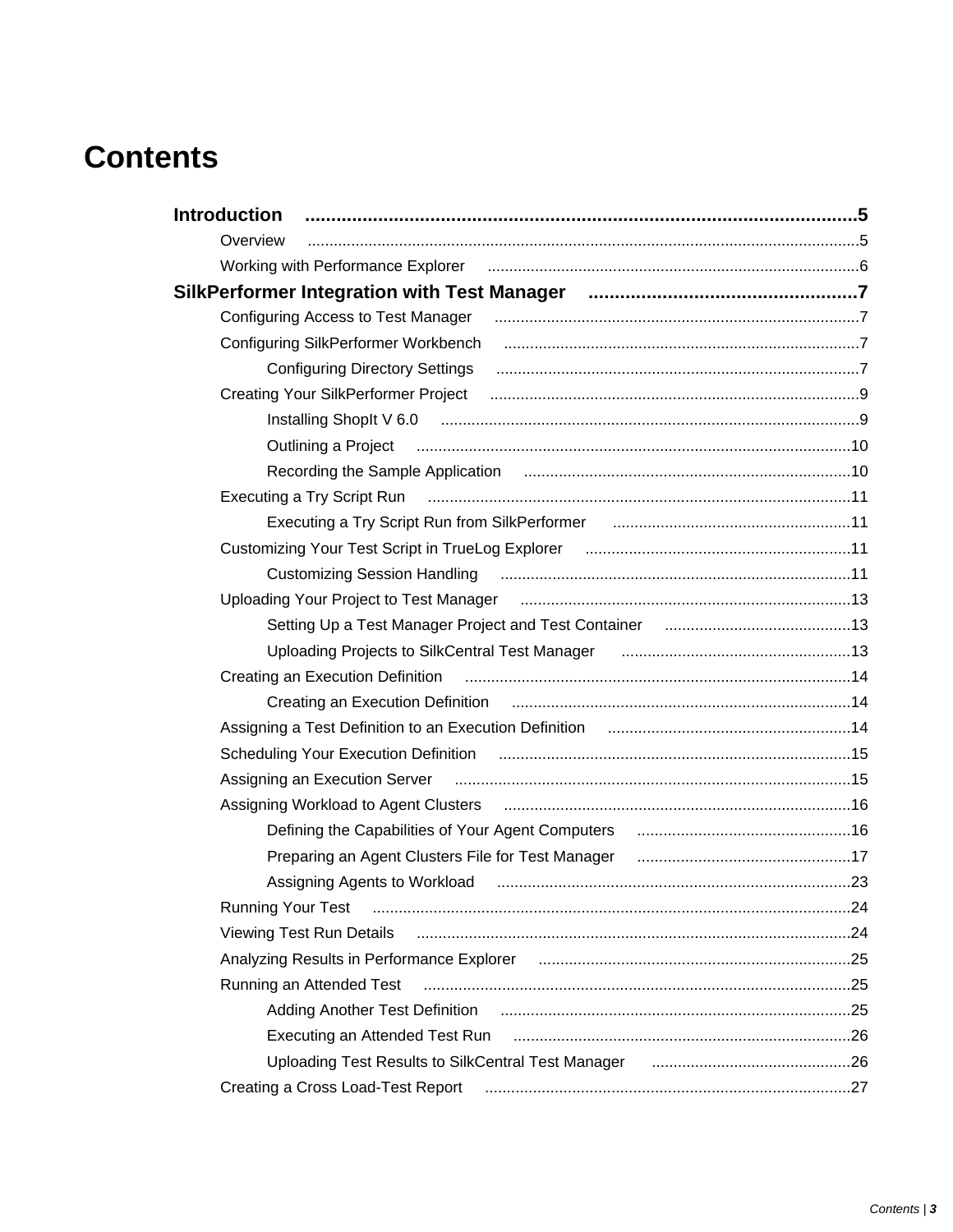| Generating a Cross Load-Test Report manufactured and resume and annuming a Cross Load-Test Report manufactured |
|----------------------------------------------------------------------------------------------------------------|
| Analyzing Cross Load-Test Reports (and all announces) Analyzing Cross Load-Test Reports                        |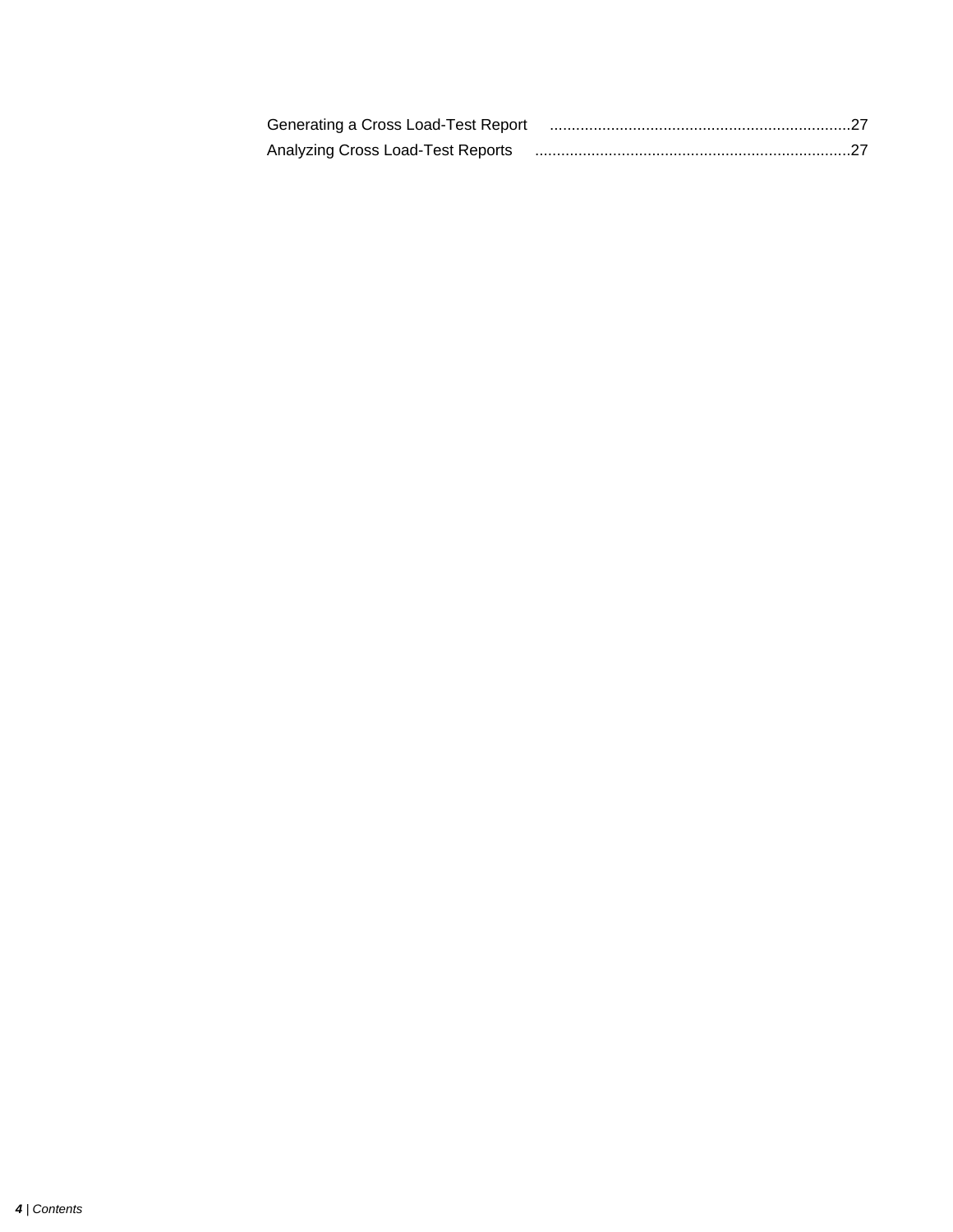# <span id="page-4-0"></span>**Introduction**

This tutorial guides you through a typical SilkPerformer / SilkCentral Test Manager (Test Manager) integration scenario and provides you with the information you need to make the most of the integration.

### **Overview**

SilkPerformer (version 7.1 or later) is fully integrated with the test-planning and test-execution functionality of Test Manager. SilkPerformer projects can be integrated into Test Manager test plans and executed directly from Test Manager. This allows for powerful test-result analysis and reporting. It also enables unattended SilkPerformer tests, which are tests that are run automatically by Test Manager based on preconfigured schedules.

From Test Manager, SilkPerformer projects can be opened directly in SilkPerformer for the editing of scripts and settings. Edited SilkPerformer projects can subsequently be uploaded back to Test Manager to make them available for future test executions.

Integration with Test Manager also enables access to your test plans directly from SilkPerformer Workbench, allowing you to easily open, edit, and upload your Test Manager test projects from SilkPerformer. Access to Test Manager is completely Internet-enabled, allowing access from a Web browser or SilkPerformer Workbench.

The results of the most recent test runs in SilkPerformer, excluding recent Try Script runs, can also be uploaded to Test Manager and associated with test definitions. To do this, SilkPerformer searches its directories for the most recent directory that includes a baseline report file. The files in the directory are then uploaded to Test Manager.

#### **Load Test Results**

SilkPerformer stores all data that are generated during load test runs (including time series data, TrueLog files, result files, and summary data) in the central Test Manager repository, which is easily accessible via the Test Manager Web GUI.

#### **Cross Load-Test Analysis**

When used in combination with Test Manager, Silk Performance Explorer offers a cross load-test comparison-report facility. Simply browse your Test Manager test plans with Performance Explorer and select up to four load-test runs for comparison. Heat fields and rankings help you analyze the results of your optimization efforts across test runs.

#### **Source Control Integration**

SilkPerformer integrates with the source control profiles of Test Manager. For additional information regarding Test Manager source control profiles, refer to Test Manager Help. Source-code control functionality, such as checking files in and out and getting the latest file versions, is available directly from SilkPerformer and is executed automatically when you open test projects from Test Manager or upload edited projects to Test Manager.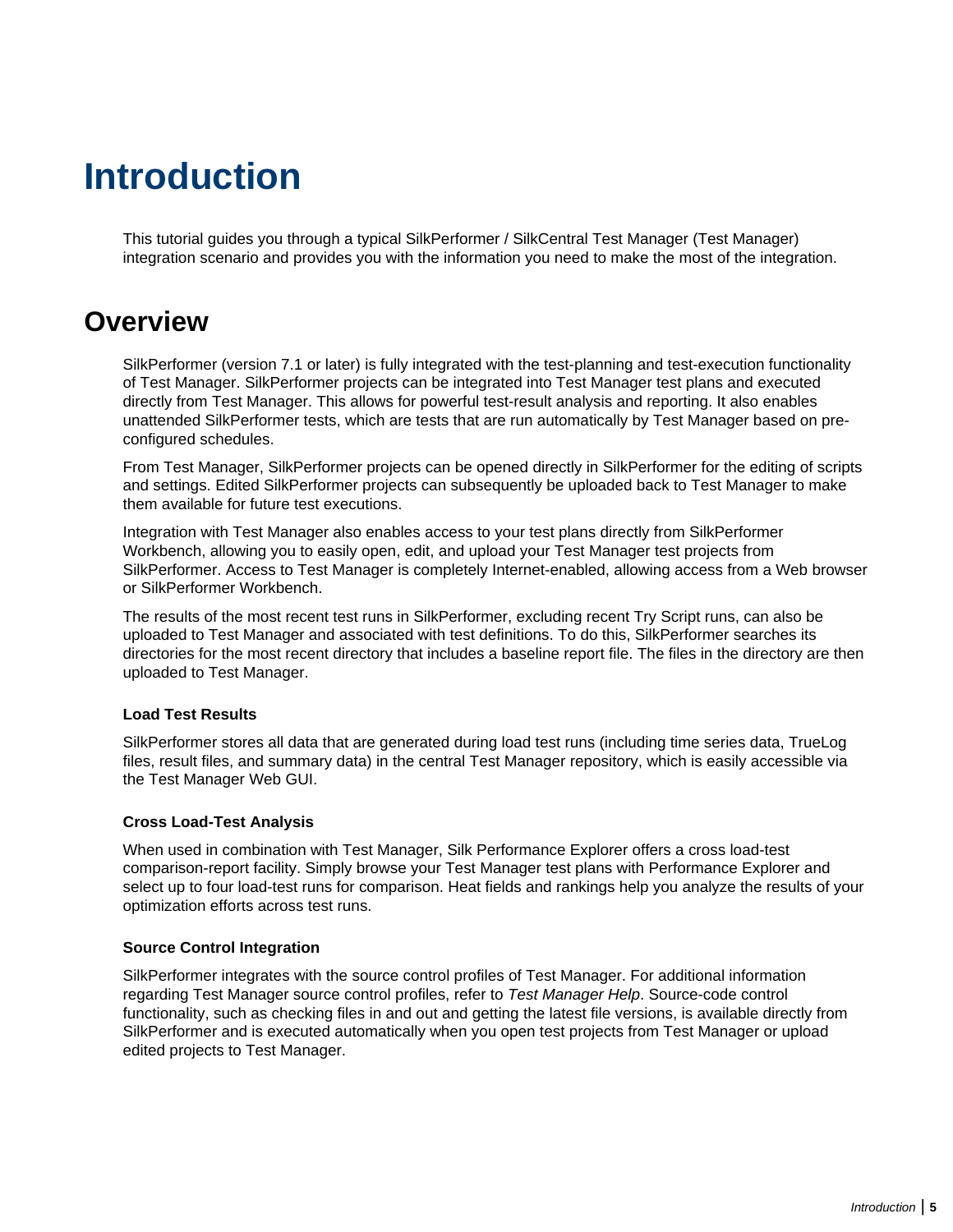#### <span id="page-5-0"></span>**Enhanced Test Asset Management**

SilkPerformer provides additional directories for custom user data and SilkPerformer include files (BDH) enabling you to better organize your test scripts and test data and to share them across multiple projects.

#### **Dynamic Workload-Assignment to Agent Clusters**

SilkPerformer workload delivered by Test Manager can make use of dynamic workload-to-agent assignment. The dynamic workload-assignment functionality in SilkPerformer matches your specific test requirements to the replay capabilities of available agent computers at execution time.

### **Working with Performance Explorer**

Performance Explorer can be used for in-depth analysis of test runs. Performance Explorer results analysis can be launched directly from Test Manager through execution runs on the **Runs** page. Results analysis can also be launched from Performance Explorer. For additional information, refer to Performance Explorer Help.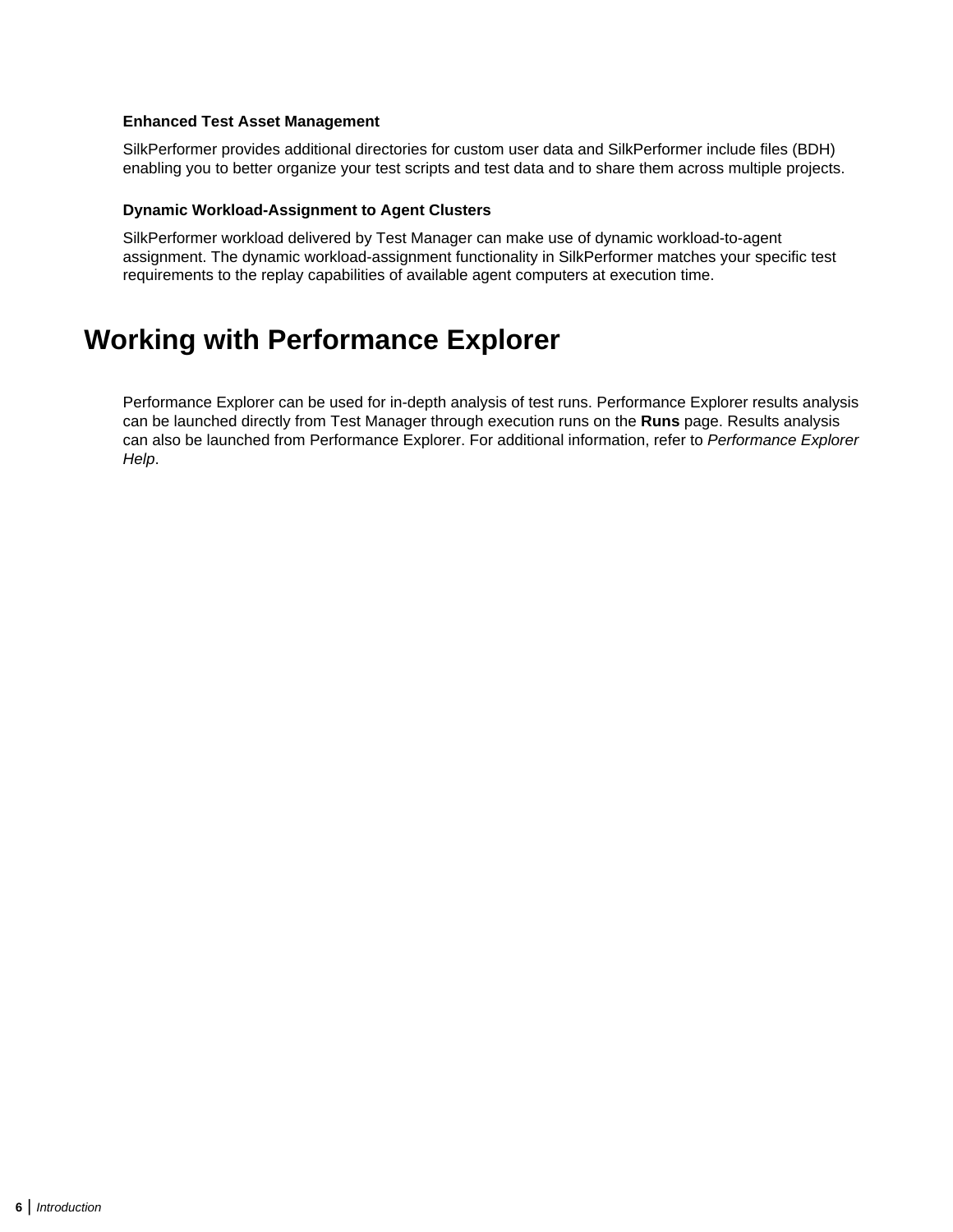# <span id="page-6-0"></span>**SilkPerformer Integration with Test Manager**



**Note:** This tutorial assumes that you have a working knowledge of both Test Manager and SilkPerformer.

This tutorial walks you through a typical integration scenario between SilkPerformer and Test Manager, demonstrating the following:

- Configuring SilkPerformer for use with Test Manager.
- Setting up Test Manager test definitions and execution definitions.
- Executing SilkPerformer tests from Test Manager.
- Analyzing test results in Performance Explorer.
- Generating cross load-test reports.

### **Configuring Access to Test Manager**

To begin this tutorial, you must configure access to Test Manager from SilkPerformer.

- **1.** Select **Settings** > **System** from the SilkPerformer menu bar. The **System Settings - Workbench** dialog box displays.
- **2.** Click the **Test Manager** tab.
- **3.** In the **Hostname** text box, type the host name or IP address of the host where the Test Manager front end server is running.

Do not include the http:// protocol in the host name.

- **4.** In the **Port** text box, specify the number of the port on which Test Manager is listening. This port is typically **80** when using an ISAPI Web server. The port is typically **19120** for standalone Web server configurations.
- **5.** Type valid user credentials in the **Username** and **Password** text boxes.
- **6.** Click **OK**.
- **7.** Optional: To configure proxy settings for your server environment, click **Internet Options** to open the **Internet Properties** dialog box. Click the **Connections** tab, then click **LAN settings**.

### **Configuring SilkPerformer Workbench**

In addition to Test Manager access, other basic SilkPerformer testing configurations can be set through **Workbench** system settings. If you already have a fully configured SilkPerformer installation, you may not need to configure these settings to complete this tutorial.

### **Configuring Directory Settings**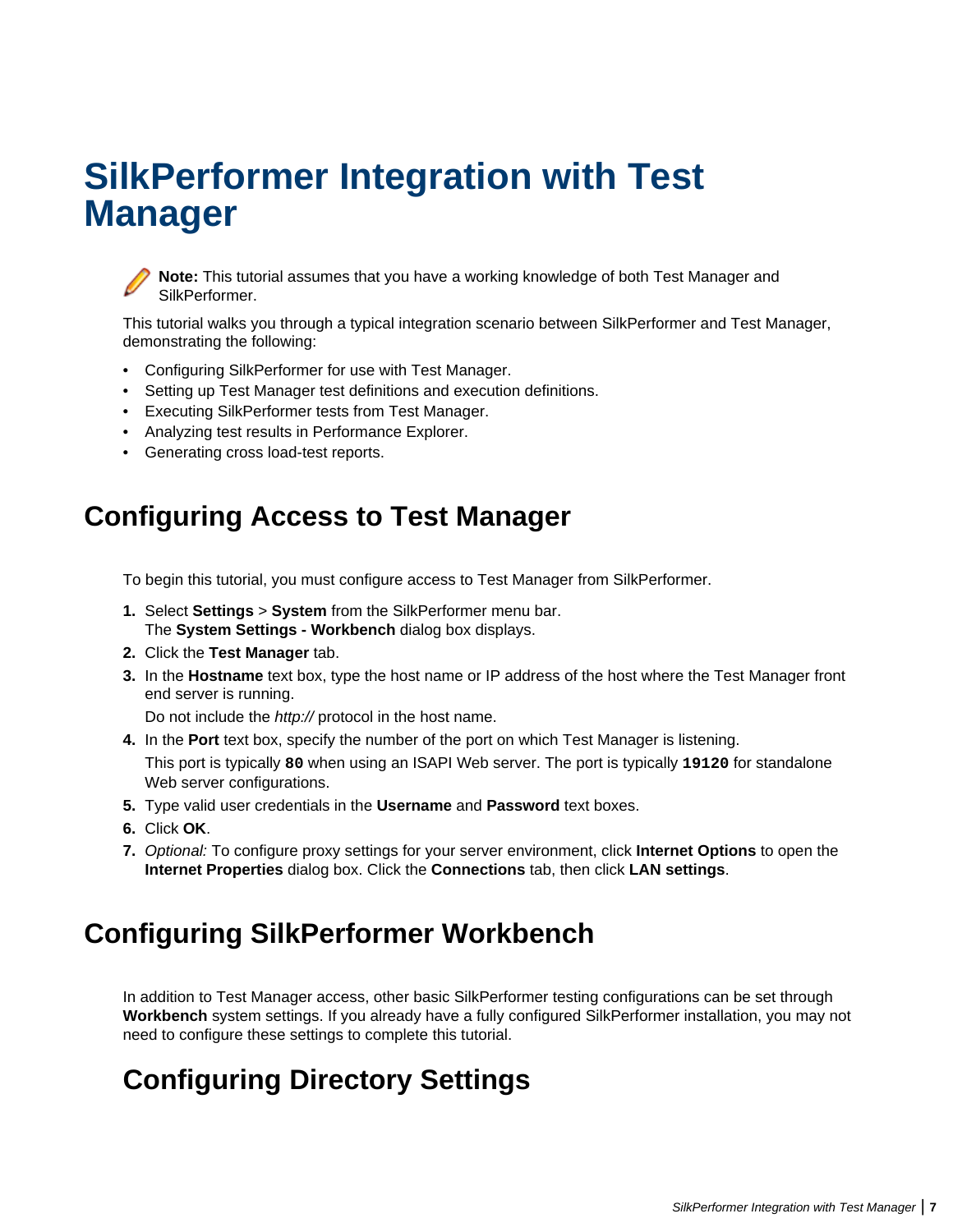<span id="page-7-0"></span>You can specify the directories where SilkPerformer files are stored. The default directories are set up during installation. You can specify alternative or additional directories on the **Directories** page. You can also define locations for the following:

- Testing scripts
- Include files
- Test result files
- User-data files
- Certificate files
- Random-data files

**Note:** If you maintain a number of SilkPerformer projects, you should define and use custom include and custom data directories to store your BDH and data files. Such directories help you to store your custom files outside of the SilkPerformer installation directories.

### **Configuring Directory Settings**

- **1.** From the SilkPerformer menu bar, choose **Settings** > **System**. The **System Settings** dialog box displays.
- **2.** Click the **Directories** tab.
- **3.** Use the **File locations** area to specify the directories where various SilkPerformer file types are stored. Default directories are set during installation.

Click **[...]** to the right of each field to browse the directory structure and locate appropriate files and directories.

- **4.** In the **Projects** field, specify the directory where the project files are to be saved.
- **5.** In the **User data files** (.pem, .rnd, .csv, .txt, .idl) field, specify the directory where the systemdefined user data files (.csv), certificate files (.pem), random data files (.rnd), text files (.txt), and Interface Definition Language files (. idl) are to be stored.

The compiler first searches for random data files in the directory where the . bdf file is located, then in this directory. To use a random data file from a different location, specify a full path for the file in your script file. This location is used for user data files that are delivered with SilkPerformer.

**6.** In the **Custom user data files** (.pem, .rnd, .csv, .txt, .idl) field, specify the directory where your self-created user data files (.csv), certificate files (.pem), random data files (.rnd), text files (.txt), and Interface Definition Language files (. idl) are located.

In contrast to the specified **User data files** location, this location is used for your own user data files. As with SilkPerformer pre-defined user data files, custom user data files in this directory can be shared across multiple projects.

#### **7.** In the **Include files** (.bdh) field, specify the directory where the include files (.bdh) are located.

The compiler searches for include files first in the directory where the .bdf file is located, and then in this directory. If you want to use an include file from a different location, you can specify a full path in the use statement in your script for your include file. External function prototypes, internal functions, constants, random variables, and external function declarations are reusable in different script files when defined in include files. This location is used for include files that are delivered with SilkPerformer.

**8.** In the **Custom include files** (.bdh) field, specify the directory where your self-created include files (.bdh) are located.

In contrast to the specified **Include files** location, this location is used for your own include files. As with SilkPerformer pre-defined include files, custom include files in this directory can be shared across multiple projects.

**9.** In the **Working** field, specify the default directory for opening and saving scripts (.bdf files).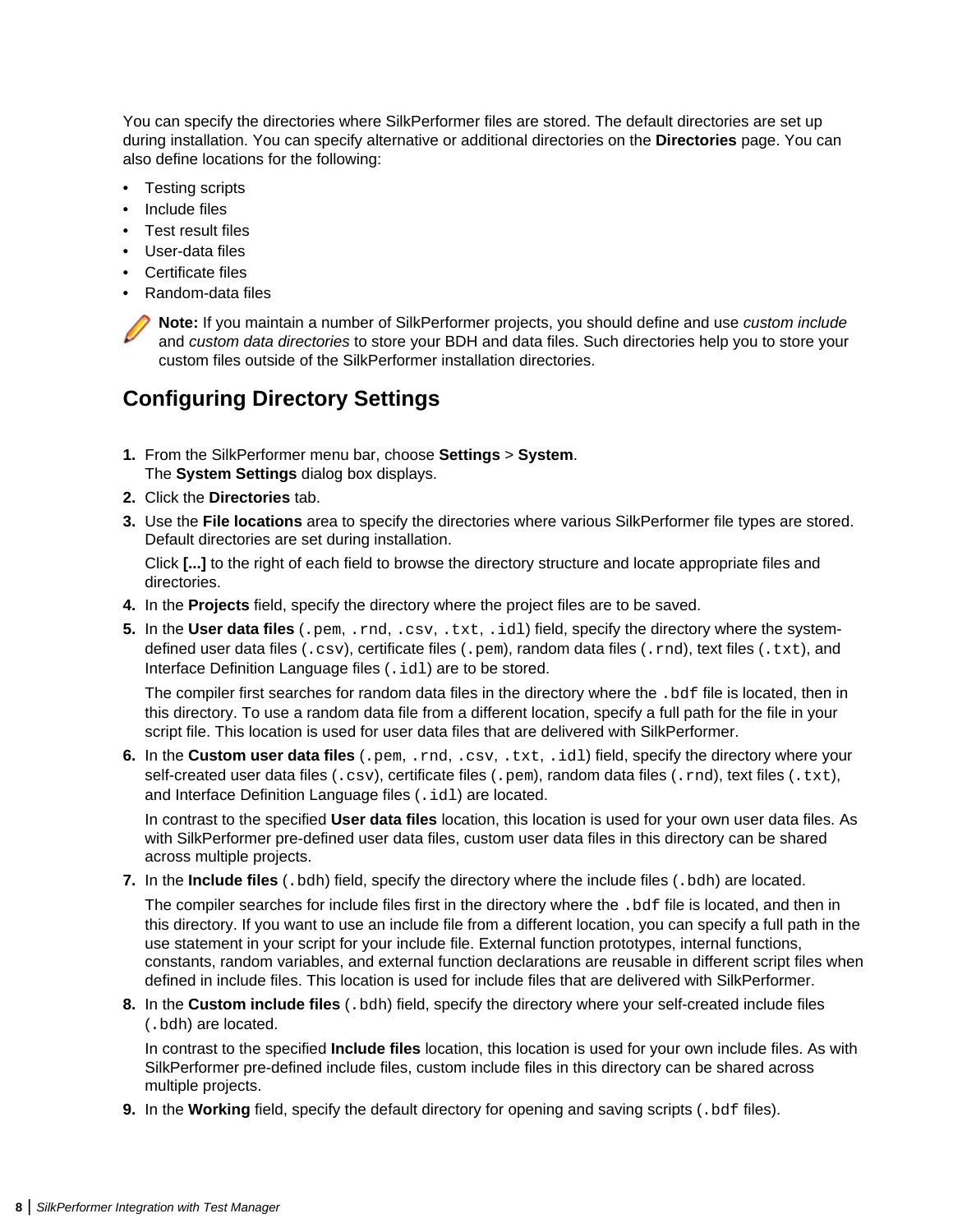### <span id="page-8-0"></span>**Source Code Control**

If you utilize a source control system to store program sources, you will need to define a source control profile within Test Manager so that Test Manager execution servers can retrieve program sources for test executions. For additional information regarding source control settings, refer to Test Manager Help. For additional information regarding SilkPerformer source code control (SCC), refer to SilkPerformer Help.

Your project may require additional configurations. For additional information, please refer to SilkPerformer Help.

## **Creating Your SilkPerformer Project**

Create a SilkPerformer project of application type **Web business transaction (HTML/HTTP)**. Name the project **SampleWeb**. Within this project you will record simulated user interactions with ShopIt, the sample Web application that ships with SilkPerformer.



**Note:** This tutorial assumes that you have working knowledge of SilkPerformer. For additional information regarding the use of SilkPerformer, refer to SilkPerformer Help.

## **Installing ShopIt V 6.0**

The SilkPerformer sample Web application is ShopIt V 6.0. ShopIt V 6.0 simulates a simple Web ecommerce site with a catalog of camping merchandise that is available for simulated online purchase. Use this application to experiment with SilkPerformer Web-application capabilities. ShopIt V 6.0 is designed to generate errors, including missing Web links (due to merchandise being out of stock) and session errors.

ShopIt V 6.0 setup is available from the following locations:

- SilkPerformer installation CD \Extras\ShopItV60.exe
- Download area: <http://sso.borland.com/download/>
- Web package: Locate  $\Extras\ShopItV60$ . exe from the location to which you extracted the Web package to.
- **1.** Double-click the ShopItV60.exe file in the \Extras folder of the installation CD, or from the location where you downloaded it.



**Note:** ShopIt V 6.0 requires that IIS (Internet Information Server) be installed on the computer on which ShopIt V 6.0 is installed.

InstallShield prepares the installation and then the **Welcome** page opens.

**2.** Click **Next**.

The **Choose Destination Location** page opens.

**3.** To change the default installation directory, click **Browse** to open the **Choose Folder** dialog box.

The default installation destination is displayed in the Destination Folder section.

Specify the folder to which you want to install ShopIt V 6.0, then click **OK** to return to the previous dialog box.

**4.** Click **Next** to continue the installation process.

Enter the name of the virtual directory for the Web application in the entry field. This is the name of the directory that will be created on the Web server. Click **Next** to continue.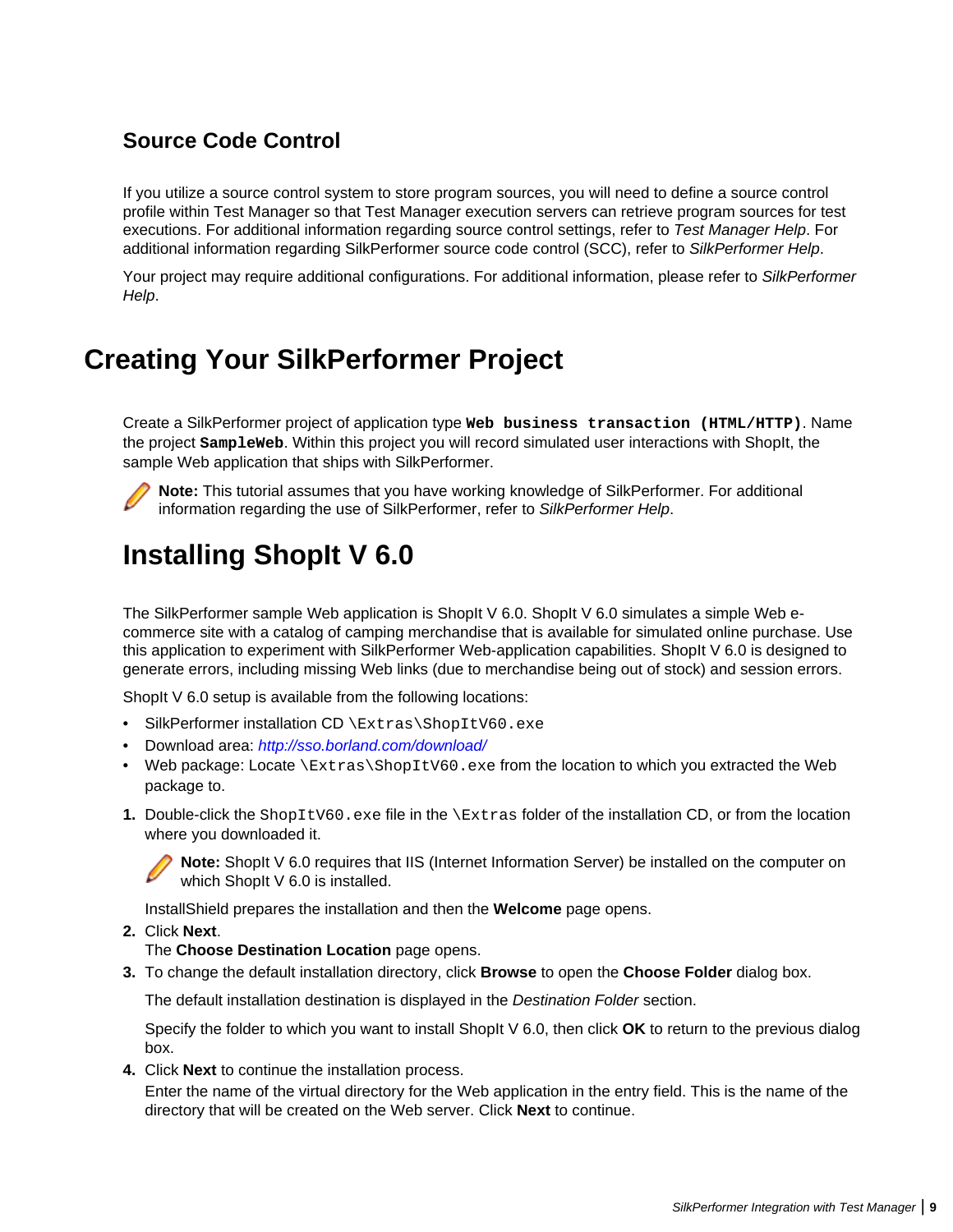The **Specify Virtual Directory** dialog box opens.

- <span id="page-9-0"></span>**5.** Setup installs the files and configures IIS to run the ShopIt V 6.0 Web application. When done, the **Installation Complete** dialog box opens.
- **6.** Click **Finish** on the **Installation Complete** dialog box.

The ShopIt V 6.0 Web application is now ready for use on the computer where you installed it. You can access ShopIt V 6.0 with a Web browser of your choice by entering the following URL:

http://<computer name>/<virtual directory name>/

Example:

If your computer name is JohnSmith, and you have not modified the default value ShopItV60 for the virtual directory, the URL is:

http://JohnSmith/ShopItV60/

Or, if you access ShopIt V 6.0 from the computer on which you installed it, the following URL also works: http://localhost/ShopItV60/

### **Outlining a Project**

**1.** Click **Start here** on the SilkPerformer workflow bar.



**Note:** If another project is already open, choose **File** > **New Project** from the menu bar and confirm that you want to close your currently open project.

The **Workflow - Outline Project** dialog box appears.

- **2.** In the **Project** text box, enter a name for your project.
- **3.** In the **Project description** text box, enter a description for your project.

This description is for your own project management purposes only.

**4.** From the **Application** menu tree, choose the type of application that you want to use in your test.

**Note:** If you are testing a Web application, choose the **Web business transaction (HTML/HTTP)** option to create simpler scripts while incorporating advanced functionality. Choose the **Web low level (HTTP)** option if you want to put the highest possible load on your application. Web low level scripts are more complex than Web business transaction scripts, which require more effort to customize. It is recommended that you use the **Web business transaction (HTML/HTTP)** instead of the **Web low level (HTTP)** scripts for browser based applications.

**5.** Click **OK**.

**Note:** If you need to add additional resources to the project, right-click the project icon in the **Project** menu tree view. It is particularly important that all the user data files (.csv), random data files (.rnd), and .idl files needed by SilkPerformer are set up for your project.

An icon for the new project appears in the **Project** menu tree.

### **Recording the Sample Application**

Record some interactions with the sample Web application, ShopIt, to flesh out a BDF script for your newly created **SampleWeb** project. For additional information on recording scripts, refer to the SilkPerformer Help.

**1.** Click **Model Script** on the workflow bar.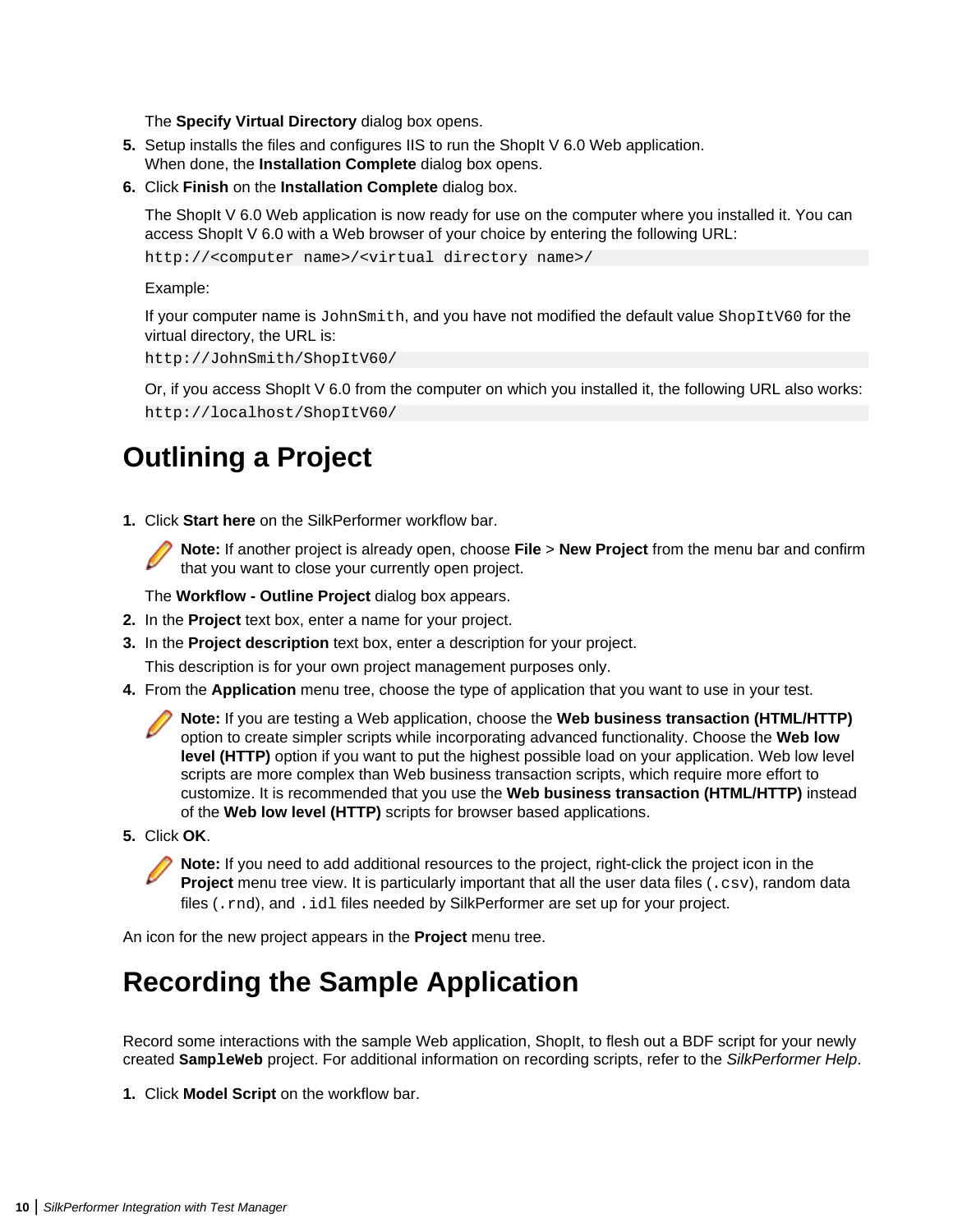The Workflow - Model Script dialog box opens.

- <span id="page-10-0"></span>**2.** In the URL text box, type the URL of your sample application. For example **http://localhost/shopItV60/default.asp**.
- **3.** Click **OK**.
	- The SilkPerformer Recorder starts.
- **4.** Interact with the sample application.
- **5.** In the SilkPerformer Recorder, click **Stop** to stop the recorder.
- **6.** Save the newly recorded script as SampleWeb.bdf.

### **Executing a Try Script Run**

Evaluate the readiness of the test script that you have recorded by executing a Try Script run. Try Script runs are SilkPerformer trial test runs that determine if recorded scripts run without error. If your script can not be run, use TrueLog Explorer to customize your script. For additional information, refer to TrueLog Explorer Help.



**Note:** ShopIt is designed to generate errors, including missing Web links and session errors. If you experience a session error, proceed as explained in Customizing Your Test Script in TrueLog Explorer.

### **Executing a Try Script Run from SilkPerformer**

- **1.** On the SilkPerformer workflow bar, click **Try Script**. The **Try Script** dialog box opens.
- **2.** Click **Run**.



**Note:** To open TrueLog Explorer during the Try Script run, check the **Animated** check box on the **Try Script** dialog box.

## **Customizing Your Test Script in TrueLog Explorer**

The ShopIt sample application is designed to generate errors, including missing Web links due to out-ofstock merchandise and session errors. Session errors result when session information embedded in Javascript (for example a session ID) is not detected by SilkPerformer context management during script replay.

Your SampleWeb. bdh script must be customized before it can run correctly because it contains a static session ID. To customize the script, you need to utilize TrueLog Explorer, the SilkPerformer scriptcustomization tool.

**Note:** For additional information on TrueLog Explorer and the customization of test scripts, refer to TrueLog Explorer Help.

## **Customizing Session Handling**

You can create a new recording rule in TrueLog Explorer using values that you have specified in a parsing function. For example, creating a recording rule from a session-customization parsing function allows you to record an application while avoiding session customization issues entirely.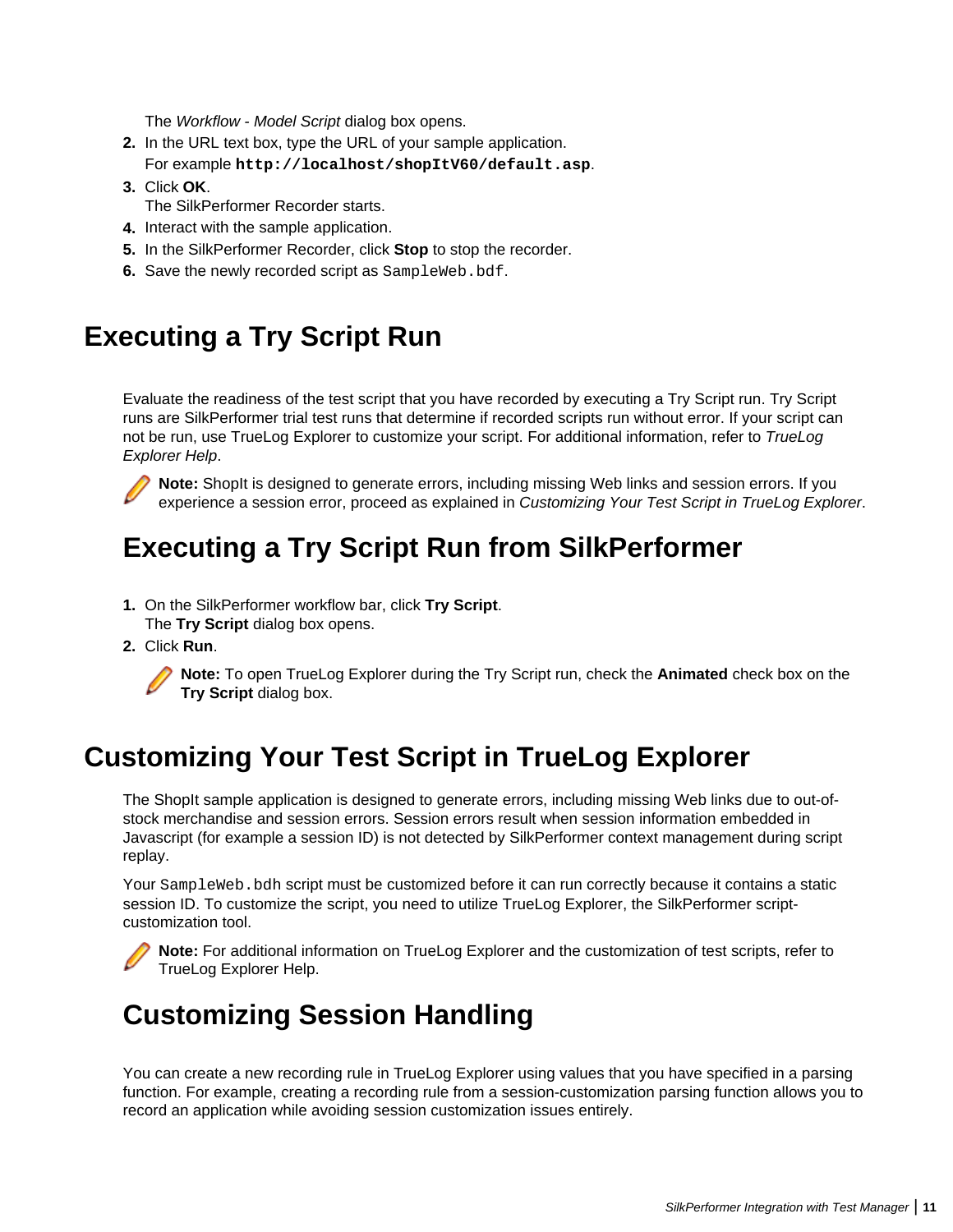- **1.** Select a TrueLog in the menu tree.
- **2.** Click **Customize Session Handling** on the workflow bar. The **Workflow - Customize Session Handling** dialog box opens.
- **3.** Click the **Find differences** link to view a differences table on the **Source Differences** page.

This step reveals instances in which the server responded with different (or dynamic) information during the replay session compared to of the record session. Such static information may need to be replaced with a variable.

**Note:** When the corresponding record TrueLog is not already open, a dialog box opens asking if you want to have the corresponding record TrueLog opened.

a) Click **OK**.

**4.** Step through the HTML server responses using the **Step Through TrueLog** dialog box.

Recorded responses are displayed alongside the corresponding replayed responses. Only those differences that indicate that static information is included in the test script and being sent back to the server need to be parsed. For example, a difference between replay and record sessions might be due to an e-commerce site running out of stocked merchandise. Such a difference would not be appropriate for script customization because it is not session related.



**Tip:** The column headers on the **Source Differences** page offer helpful mouse-over tooltips that describe the elements contained in each column.

- **5.** Double-click one of the errors listed on **Source Differences** page. The **Insert parsing function** dialog box opens with the boundary values already inserted. There is no need to locate and enter these values manually.
- **6.** Optional: Click **Create Recording Rule** to create a recording rule based on the values of the parsing function. This enables you to record the application in the future without having to care about session customization again.
- **7.** Back on the **Insert parsing function** dialog box, click **OK**.
- **8.** Click **Customize Session Handling** on the workflow bar once the script has been successfully modified.
- **9.** Click **Try Script Run** to see if the script runs correctly now that session handling has been modified.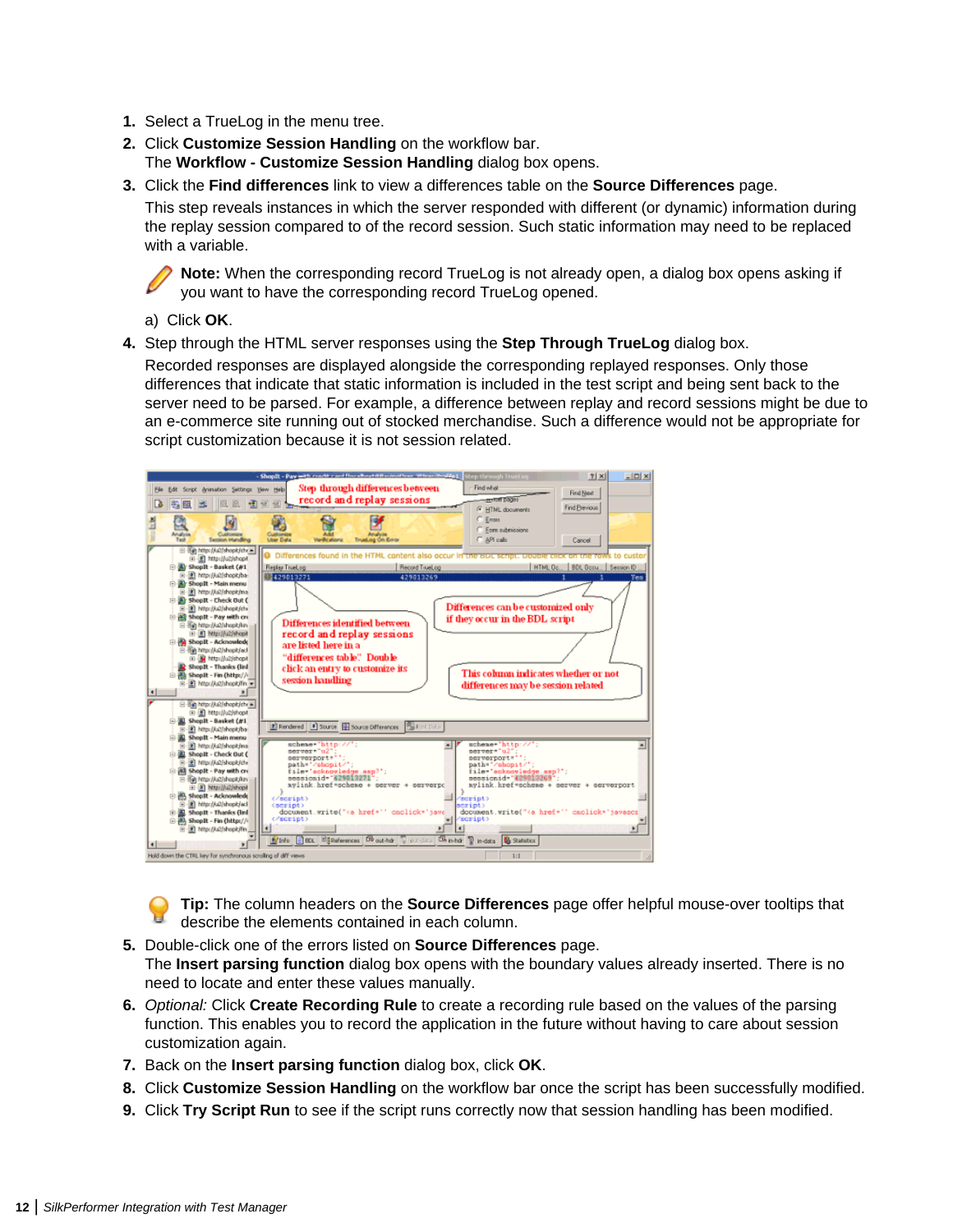<span id="page-12-0"></span>A new Try Script run is initiated.

**10.**Analyze the results of the subsequent test run to determine whether or not session handling customization was successful.

### **Uploading Your Project to Test Manager**

After you have created a SilkPerformer project, recorded a script based on the sample Web application, customized the session data in your recorded script using TrueLog Explorer, and confirmed that your test script can be run via a Try Script run, you need to create a Test Manager test definition to which you can upload your SilkPerformer project. Name the new test definition ShopItV Increasing.

**Note:** For the purposes of this tutorial it is assumed that you are familiar with the functionality of Test Manager. For additional information regarding the use of Test Manager, refer to Test Manager Help.

### **Setting Up a Test Manager Project and Test Container**

Before you can upload your SilkPerformer project to Test Manager, you must configure a Test Manager project with a test plan structure to which you can upload your SilkPerformer project.

- **1.** From Test Manager, create a new Test Manager project called Sample Web Test.
- **2.** Within the new project, create a new test container called SilkPerformer Test Definitions.

### **Uploading Projects to SilkCentral Test Manager**

Before uploading a SilkPerformer project to Test Manager, ensure that you have properly configured the project's workload through SilkPerformer. Workload settings are subsequently specified along with uploaded projects in the SilkPerformer **Test Properties** portion of the **Properties** page in Test Manager's **Test Plan** unit.

**1.** In SilkPerformer, open the project that you want to upload and choose **File** > **Upload Project to Test Manager** .

If the project has previously been uploaded to Test Manager, the association with a Test Manager test definition is already known and preselected. Click **Next** and go to step 3.

**2.** From the **Projects** list, select the SilkCentral Test Manager project to which you want to upload the SilkPerformer project and click **Next**.

You can select an existing test definition to replace or you can create a new test definition by rightclicking the appropriate folder or container choosing **New Child Test Definition**.

You can also create a new folder within an existing test container by right-clicking a container and choosing **New Child Test Folder**.

**Note:** Newly created test definitions and folders are displayed with bold text to indicate that they have not yet been written to the Test Manager database. If you click **Cancel**, the items you have created are not saved.

**3.** Check the **Enable Results Upload** check box to select specific test run results to upload with the project and then click **Next**.

If you do not want to upload test run results at this time, do not check the **Enable Results Upload** check box. Instead, click **Finish**.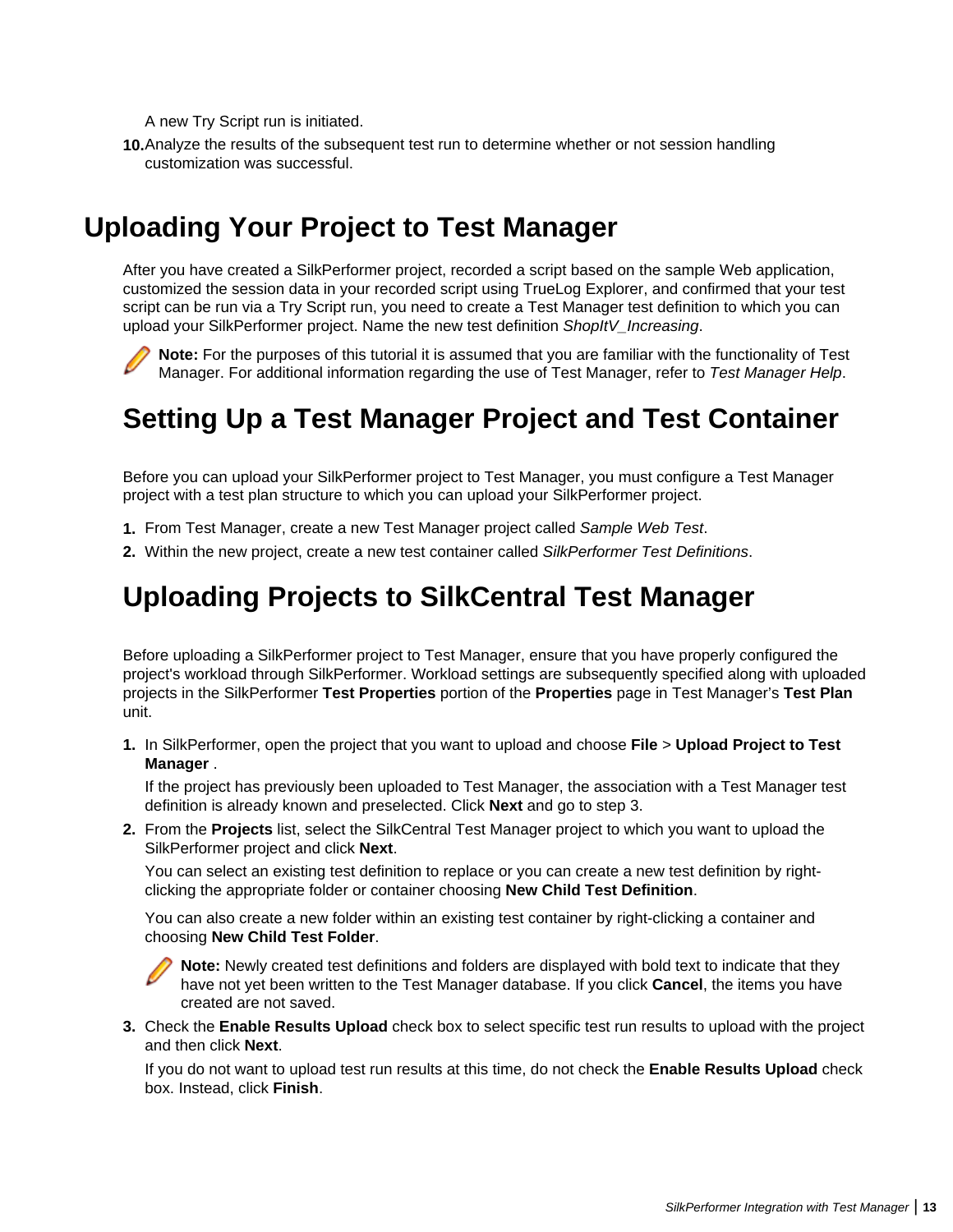- <span id="page-13-0"></span>**4.** On the **Select results** page, check the appropriate check boxes in the **Results** list to select the results that you want to upload along with the project and then click **Next**.
- **5.** Specify version and build numbers for the assigned product to which the uploaded results belong.
- **6.** Click **Finish** to upload the project to Test Manager. The newly uploaded items appear in Test Manager's test plan and **Project** menu tree.

### **Creating an Execution Definition**

Once you have defined your test definition (ShopItV\_Increasing) you need to create an execution definition for your SilkPerformer test. Execution definitions specify when and where tests are to be executed.

### **Creating an Execution Definition**

- **1.** In Test Manager, navigate to the **Execution** unit.
- **2.** Click **Execution View**.
- **3.** Select the Sample Web Test project in the **Execution** tree.
- **4.** Click **New Execution Definition** on the toolbar. The **New Execution Definition** dialog box displays.
- **5.** Type **ShopItV\_Increasing\_execution** in the **Name** text box.
- **6.** Optional: Type a description for the execution definition in the **Description** text box.
- **7.** Accept the test container that is selected by default in the **Test Container** list box. The only test container that exists in this project is SilkPerformer Test Definitions.
- **8.** Accept the product version and build that are selected by default in the **Version** and **Build** list boxes. The version and build that are associated with the test container are automatically populated.
- **9.** Accept the default priority for the execution definition, which is low.
- **10.**Click **OK**.

The **Execution** tree is updated with your newly created execution definition.

### **Assigning a Test Definition to an Execution Definition**

Assign your ShopItV\_Increasing test definition to your ShopItV\_Increasing\_execution execution definition.

- **1.** Navigate to **Test Manager** > **Execution**.
- **2.** Click the **Execution View** icon.
- **3.** In the **Execution** tree, select the ShopItV\_Increasing\_execution execution definition.
- **4.** Click the **Assigned Test Definitions** tab.
- **5.** Click **Manual assignment**.

All test definitions of the SilkPerformer Test Definitions test container are displayed in the right-hand **Test Plan** tree.

**6.** Click the assign arrow of the ShopItV Increasing test definition.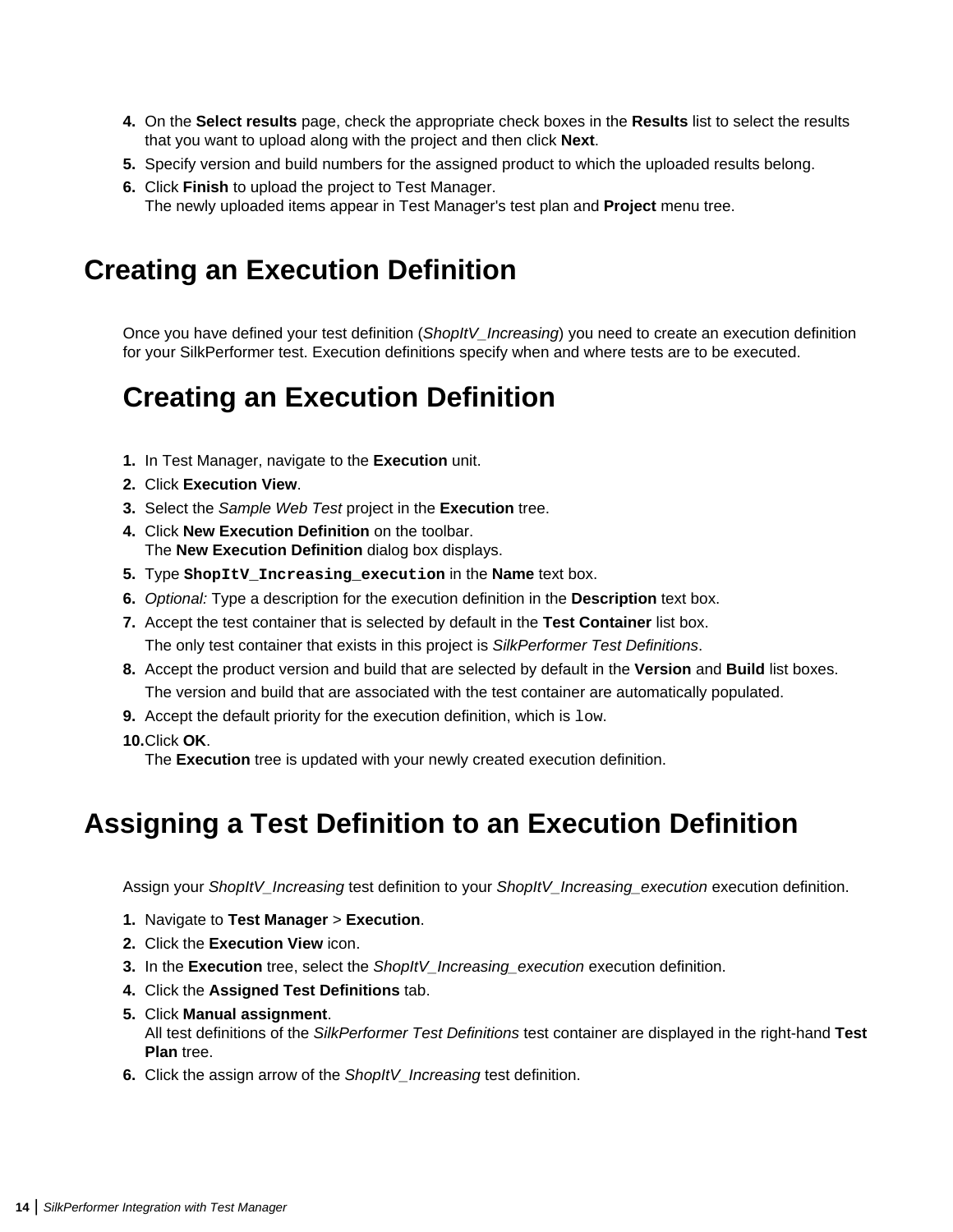## <span id="page-14-0"></span>**Scheduling Your Execution Definition**

After you have assigned a test definition to your execution definition, define the schedule upon which the execution definition is to be executed.

- **1.** Navigate to **Test Manager** > **Execution**.
- **2.** Click the **Execution View** icon.
- **3.** In the **Execution** tree, select the ShopItV\_Increasing\_execution execution definition.
- **4.** Click the **Schedule** tab.
- **5.** Click the **Custom** option button. The calendar tool displays.
- **6.** Click the **Edit** icon next to **From** to specify the date and time when the execution schedule is to begin. For the purpose of this tutorial, accept the default settings.
- **7.** From the Interval list boxes, select the interval at which the test is to be executed. To execute the test daily, select **1** for day, and **0** for hour and minute.
- **8.** In the **Run** section, specify the duration of the schedule.

For the purpose of this tutorial, click the **Forever** option button.

**Note:** The calendar tool also enables you to define Exclusions and Definite Runs. Exclusions are regularly occuring time periods during which executions are not executed, for example weekly-planned system downtime or weekends. Definite Runs are executions that are executed independently of the configured schedule.

### **Assigning an Execution Server**

Assign an execution server to execute your SilkPerformer execution definition. The **Deployment** page in the **Execution** unit of Test Manager displays all of the execution servers that are configured for the selected project and enables you to specify the execution servers on which the selected execution definition is to be executed.



**Note:** New execution servers are set up at **Administration** > **Locations**. For additional information, refer to SilkCentral Administration Module Help.

- **1.** Navigate to **Test Manager** > **Execution**.
- **2.** Click the **Execution View** icon.
- **3.** In the Execution tree, select the ShopItV\_Increasing\_execution execution definition.
- **4.** Click the **Deployment** tab. The **Deployment** page displays.
- **5.** In the **Execution environment** section of the page, click **Edit**. The **Assign Keywords** dialog box displays.
- **6.** Select a keyword from or type a new keyword into the **Select or enter keywords** list box. The keyword must match the keywords of one or more execution servers.
- **7.** Click **OK**. The keywords are assigned to the execution definition.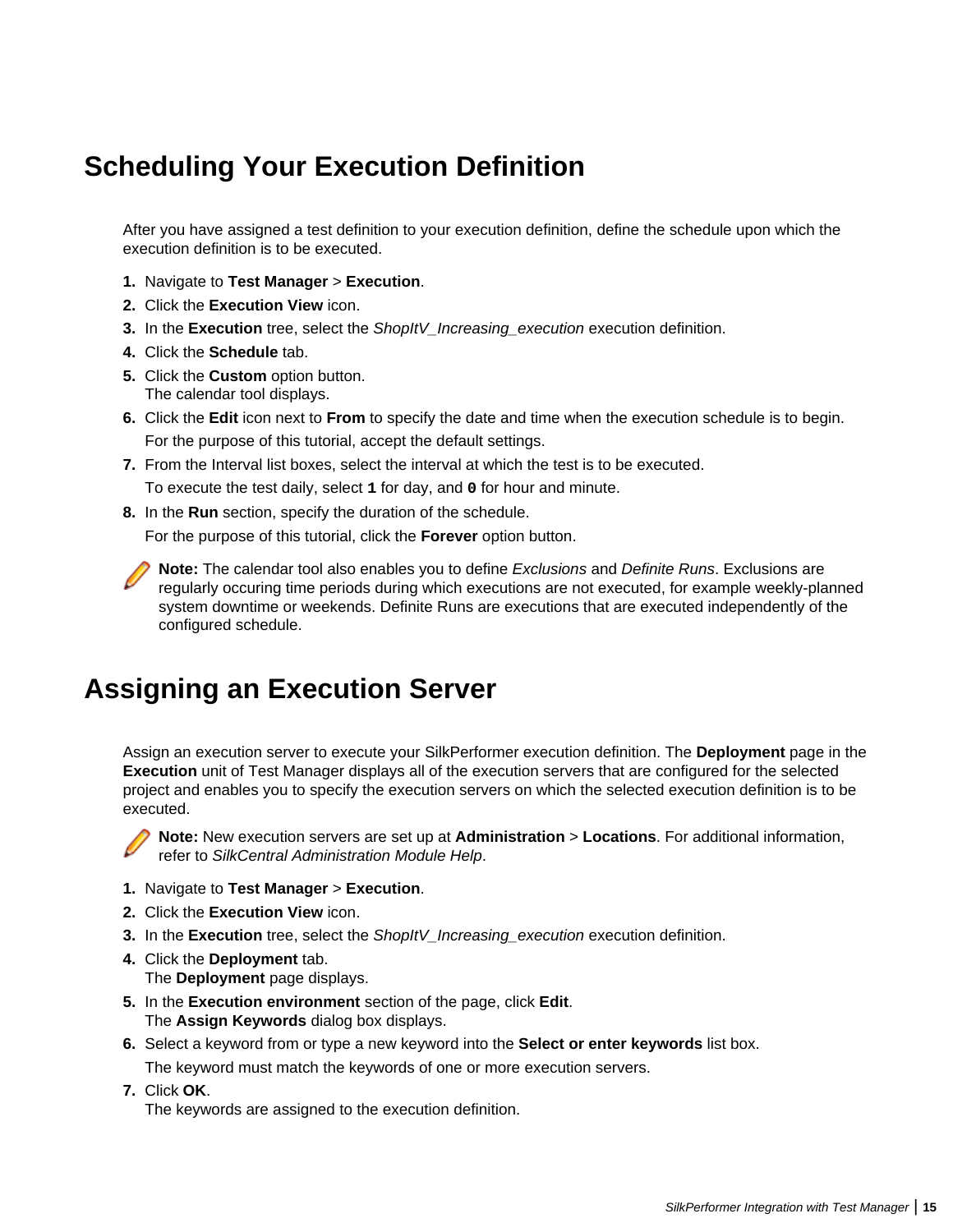## <span id="page-15-0"></span>**Assigning Workload to Agent Clusters**

**Note:** To use this optional part of the tutorial, you must have a test environment with multiple test agents that offer varying software capabilities.

You can distribute the workload that is delivered from Test Manager to SilkPerformer with dynamic workload-to-agent assignment. The dynamic workload-assignment functionality of SilkPerformer matches your specific test requirements to the replay capabilities of the available agent computers at execution time.

Assigning workload to clusters of agents is often preferable to assigning workload to individual agents. Agent clusters are groups of agents that can share the same capabilities, such as a Java Development Kit (JDK) installation, an ODBC client, or a Citrix client, or they may consist of agents that have entirely different capabilities, such as the ability to divide the machines in a lab into separate agent groups that can support different teams. With this approach, you select a cluster of agents that is capable of executing the required workload when you configure the workload of your test.

Within SilkPerformer you specify the name of an agent cluster that should deliver the workload for your test. Test Manager provides the list of agent computers that are assigned to the specified cluster. The workload is assigned to specific agents at the moment of execution, based on the capabilities of the individual agents.

When a SilkPerformer execution definition is executed, a Test Manager test agent-clusters XML file is checked out from Test Manager and used for dynamic workload-assignment.

### **Defining the Capabilities of Your Agent Computers**

To facilitate dynamic workload-assignment you must tag each of your agent computers with one or more replay capabilities. For each agent capability, you also need to specify the maximum number of virtual users that the agent is capable of driving.

| <b>Replay Capability</b> | <b>Description and Prerequisites</b>                                                                                    |  |
|--------------------------|-------------------------------------------------------------------------------------------------------------------------|--|
| General                  | Any replay feature that does not require an installation, for<br>example Web, IIOP, COM, or ADO.                        |  |
| Java                     | A Java run-time environment is available for Java<br>Framework, Oracle Forms, Oracle Applications, Jacada,<br>and Jolt. |  |
| <b>ODBC</b>              | An ODBC client is installed.                                                                                            |  |
| Oracle OCI               | An Oracle client is installed.                                                                                          |  |
| SAPGUI                   | A SAPGUI client is installed.                                                                                           |  |
| Citrix                   | A Citrix client is installed.                                                                                           |  |
| Tuxedo                   | A Tuxedo client is installed.                                                                                           |  |
| .Net                     | The .Net Framework is installed.                                                                                        |  |
| <b>Guil Test</b>         | Terminal Services is installed and running on this agent.<br>SilkTest and the system under test must be installed.      |  |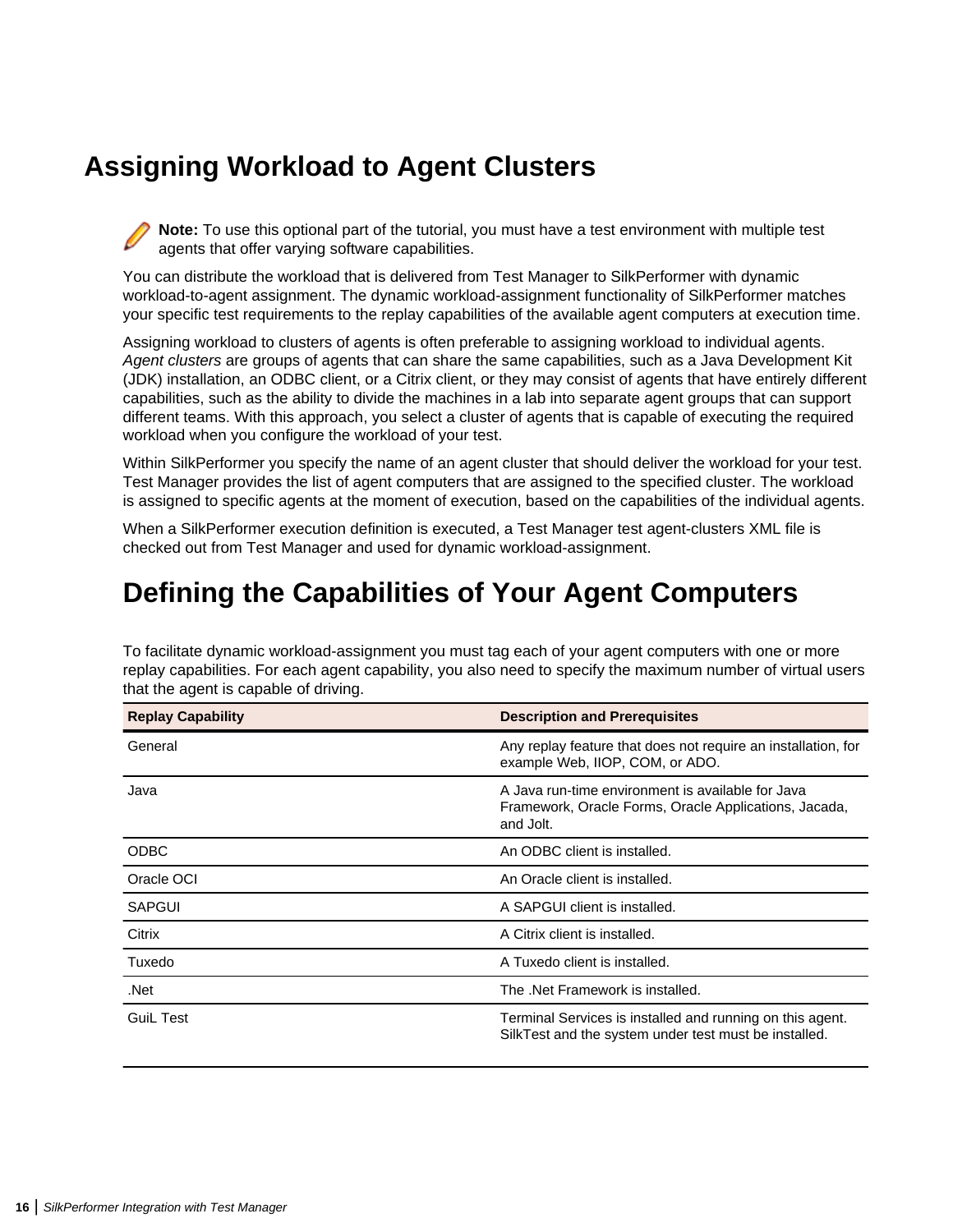### <span id="page-16-0"></span>**Defining the Capabilities of an Agent Computer**

- **1.** Navigate to **Settings** > **System**.
- **2.** Click **Agents**.
- **3.** Click the **Agent Pool** tab.
- **4.** Select the agent for which you want to define capabilities.
- **5.** Click **Properties**.
- **6.** Click the **Capabilities** tab.

The **Capabilities** page is pre-populated with suggested replay-capability values that are based on the specifications of the installed hardware.

- **7.** Adjust the **Max. User** values for each capability type, depending on the agent. Values from **0** to **9999** are valid.
- **8.** Click **OK** to save your settings.

## **Preparing an Agent Clusters File for Test Manager**

This section describes how to prepare an agent clusters file for Test Manager.

### **Exporting Agent Pool**

Before you can create a Test Manager test-agent cluster file, you need to output the connection properties, capabilities, and system information of the available agents in your agent pool.

- **1.** Navigate to **System** > **Settings** > **Agents** > **Agent Pool**.
- **2.** Click the **Export Agent Pool** button.
- **3.** Specify an appropriate path and filename to save the contents of your agent pool as an XML file.

#### **Example agent pool file**

This XML file includes an **AgentPool** root element. Within the root element are **Agent** elements, one for each agent in the agent pool. Within each **Agent** element are elements that convey the connection properties, capabilities, and system information of that agent.

```
<?xml version='1.0' encoding='UTF-8'?>
<AgentPool name="LocalPool">
   <Agent id="LAB108">
     <ConnProperty name="ConnectPort">19200</ConnProperty>
     <ConnProperty name="ConnectSecurePort">19201</ConnProperty>
     <ConnProperty name="IpAddress">192.168.1.108</ConnProperty>
     <ConnProperty name="LastConnectStatus">5</ConnProperty>
     <ConnProperty name="UseAuthentication">false</ConnProperty>
     <Capability maxVU="390" name=".Net"></Capability>
                 <Capability maxVU="100" name="Browser-driven"></
Capability>
     <Capability maxVU="39" name="Citrix"></Capability>
     <Capability maxVU="3900" name="General"></Capability>
     <Capability maxVU="39" name="GuiLTest"></Capability>
     <Capability maxVU="390" name="Java"></Capability>
     <Capability maxVU="390" name="ODBC"></Capability>
```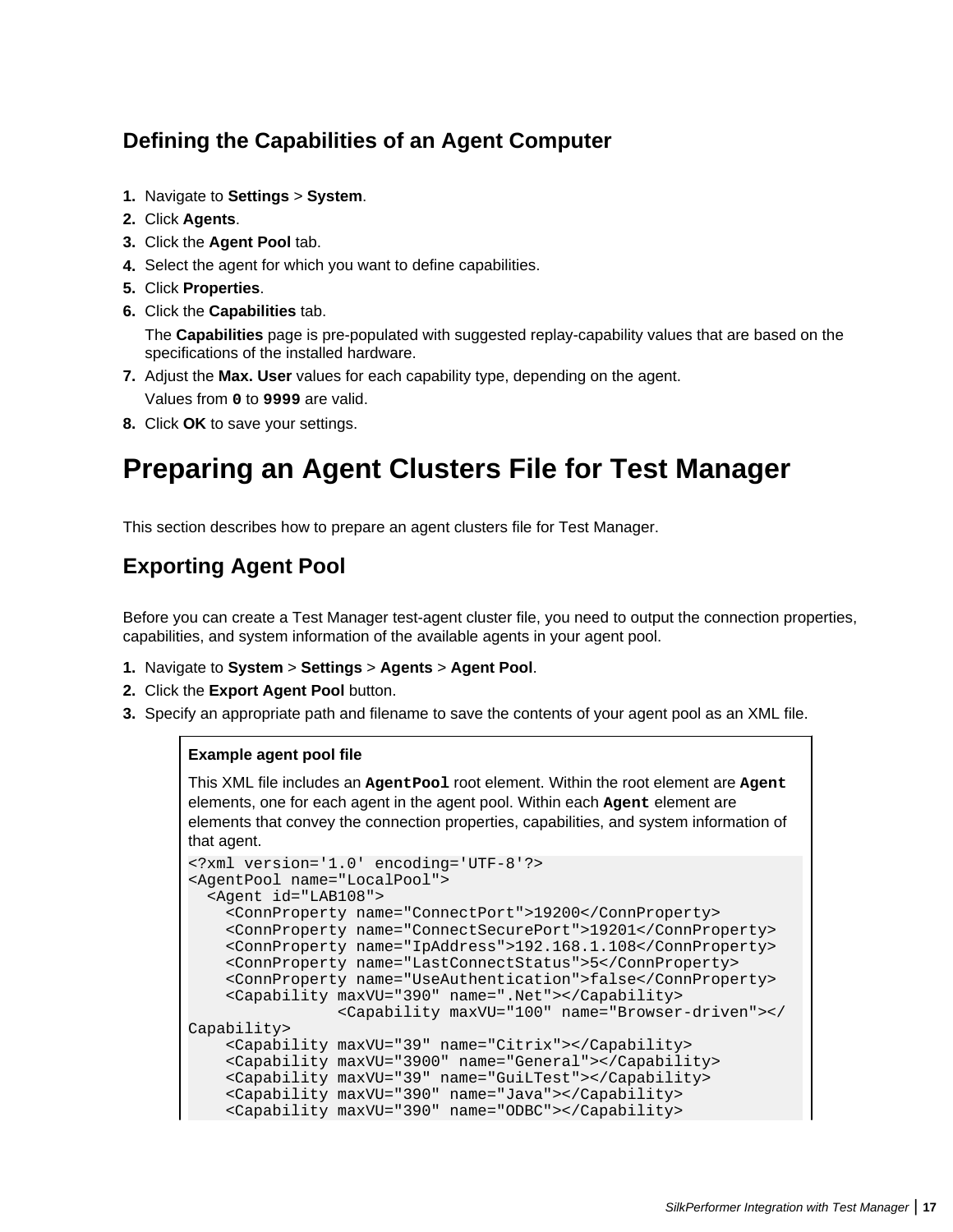```
 <Capability maxVU="390" name="Oracle OCI"></Capability>
     <Capability maxVU="39" name="SAPGUI"></Capability>
     <Capability maxVU="390" name="Tuxedo"></Capability>
     <SysInfo name="AgentRAC">7803300</SysInfo>
     <SysInfo name="AgentVersion">7.8.0.3332</SysInfo>
     <SysInfo name="Memory">2039 MB</SysInfo>
     <SysInfo name="ProcType"></SysInfo>
     <SysInfo name="ProcessorCount">1</SysInfo>
     <SysInfo name="ProcessorSpeed">3200 MHz</SysInfo>
     <SysInfo name="ServicePack"></SysInfo>
     <SysInfo name="SysVersion">5.0</SysInfo>
     <SysInfo name="System">WinNT</SysInfo>
   </Agent>
   <Agent id="lab116">
     <ConnProperty name="AuthPassword"></ConnProperty>
     <ConnProperty name="ConnectPort">19200</ConnProperty>
     <ConnProperty name="ConnectSecurePort">19201</ConnProperty>
     <ConnProperty name="EncryptionSSL">false</ConnProperty>
     <ConnProperty name="HTTPTunnel">:8080</ConnProperty>
     <ConnProperty name="IpAddress">192.168.1.116</ConnProperty>
     <ConnProperty name="LastConnectStatus">5</ConnProperty>
     <ConnProperty name="SOCKSTunnel">:1080</ConnProperty>
     <ConnProperty name="UseAuthentication">false</ConnProperty>
     <ConnProperty name="UseHttpTunnel">false</ConnProperty>
     <ConnProperty name="UseSocksTunnel">false</ConnProperty>
     <Capability maxVU="380" name=".Net"></Capability>
                 <Capability maxVU="100" name="Browser-driven"></
Capability>
     <Capability maxVU="38" name="Citrix"></Capability>
     <Capability maxVU="3800" name="General"></Capability>
     <Capability maxVU="38" name="GuiLTest"></Capability>
     <Capability maxVU="380" name="Java"></Capability>
     <Capability maxVU="380" name="ODBC"></Capability>
     <Capability maxVU="380" name="Oracle OCI"></Capability>
     <Capability maxVU="38" name="SAPGUI"></Capability>
     <Capability maxVU="380" name="Tuxedo"></Capability>
     <SysInfo name="AgentRAC">7803300</SysInfo>
     <SysInfo name="AgentVersion">7.8.0.3343</SysInfo>
     <SysInfo name="Memory">1983 MB</SysInfo>
     <SysInfo name="ProcType">Intel Pentium IV</SysInfo>
     <SysInfo name="ProcessorCount">2</SysInfo>
     <SysInfo name="ProcessorSpeed">3200 MHz</SysInfo>
     <SysInfo name="ServicePack">Service Pack 2</SysInfo>
     <SysInfo name="SysVersion">5.2</SysInfo>
     <SysInfo name="System">WinNT</SysInfo>
   </Agent>
   <Agent id="lab125">
     <ConnProperty name="ConnectPort">19200</ConnProperty>
     <ConnProperty name="ConnectSecurePort">19201</ConnProperty>
     <ConnProperty name="IpAddress">192.168.1.125</ConnProperty>
     <ConnProperty name="LastConnectStatus">5</ConnProperty>
     <ConnProperty name="UseAuthentication">false</ConnProperty>
     <Capability maxVU="650" name=".Net"></Capability>
                 <Capability maxVU="100" name="Browser-driven"></
Capability>
     <Capability maxVU="65" name="Citrix"></Capability>
     <Capability maxVU="6500" name="General"></Capability>
     <Capability maxVU="65" name="GuiLTest"></Capability>
     <Capability maxVU="650" name="Java"></Capability>
     <Capability maxVU="650" name="ODBC"></Capability>
     <Capability maxVU="650" name="Oracle OCI"></Capability>
```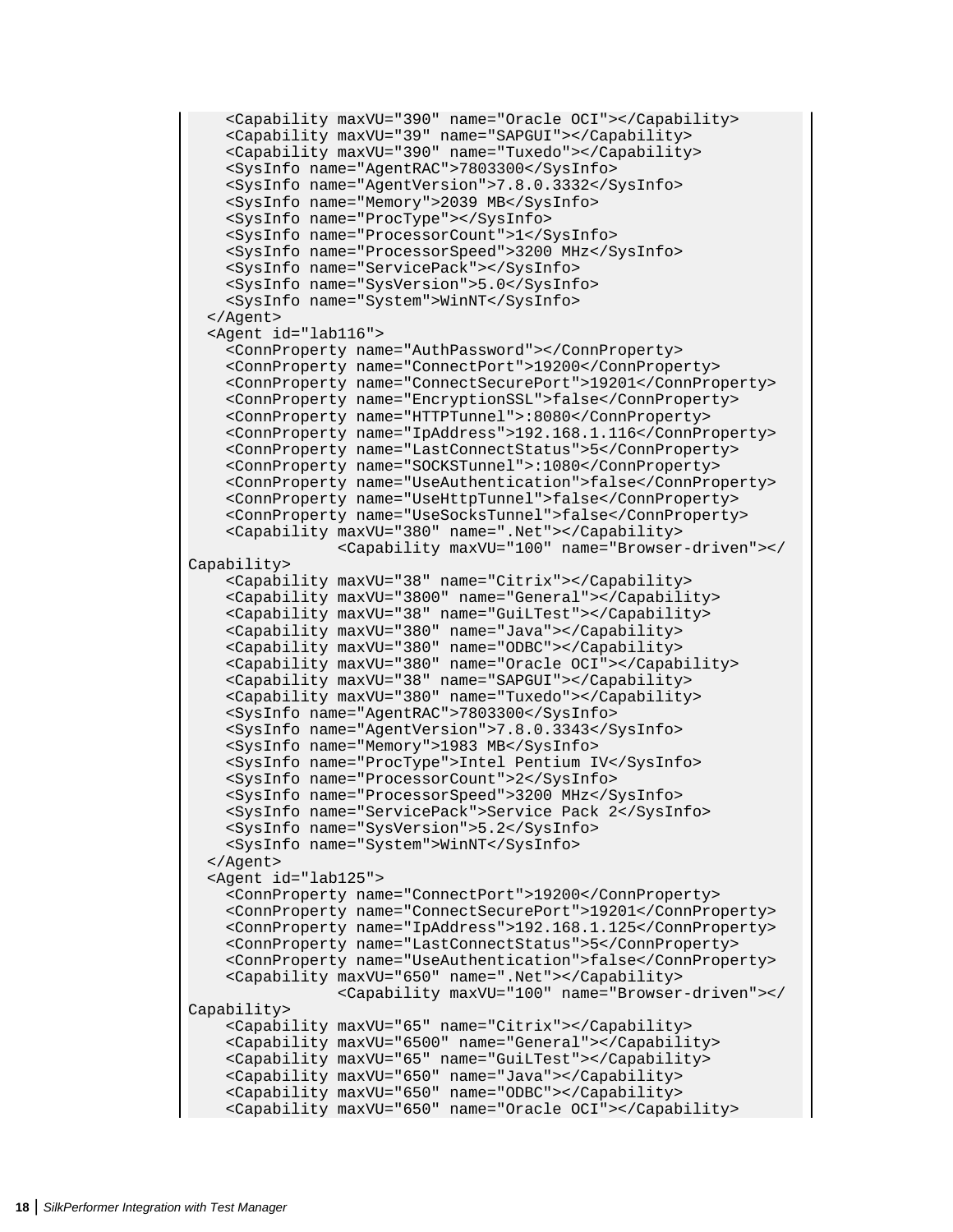```
 <Capability maxVU="65" name="SAPGUI"></Capability>
     <Capability maxVU="650" name="Tuxedo"></Capability>
     <SysInfo name="AgentRAC">7803300</SysInfo>
     <SysInfo name="AgentVersion">7.8.0.3371</SysInfo>
     <SysInfo name="Memory">3318 MB</SysInfo>
     <SysInfo name="ProcType"></SysInfo>
     <SysInfo name="ProcessorCount">2</SysInfo>
     <SysInfo name="ProcessorSpeed">3000 MHz</SysInfo>
     <SysInfo name="ServicePack"></SysInfo>
     <SysInfo name="SysVersion">5.2</SysInfo>
     <SysInfo name="System">WinNT</SysInfo>
   </Agent>
   <Agent id="lab47">
     <ConnProperty name="ConnectPort">19200</ConnProperty>
     <ConnProperty name="ConnectSecurePort">19201</ConnProperty>
     <ConnProperty name="IpAddress">192.168.1.47</ConnProperty>
     <ConnProperty name="LastConnectStatus">5</ConnProperty>
     <ConnProperty name="UseAuthentication">false</ConnProperty>
     <Capability maxVU="180" name=".Net"></Capability>
                 <Capability maxVU="100" name="Browser-driven"></
Capability>
     <Capability maxVU="18" name="Citrix"></Capability>
     <Capability maxVU="1800" name="General"></Capability>
     <Capability maxVU="18" name="GuiLTest"></Capability>
     <Capability maxVU="180" name="Java"></Capability>
     <Capability maxVU="180" name="ODBC"></Capability>
     <Capability maxVU="180" name="Oracle OCI"></Capability>
     <Capability maxVU="18" name="SAPGUI"></Capability>
     <Capability maxVU="180" name="Tuxedo"></Capability>
     <SysInfo name="AgentRAC">7803300</SysInfo>
     <SysInfo name="AgentVersion">7.8.0.3414</SysInfo>
     <SysInfo name="Memory">1007 MB</SysInfo>
     <SysInfo name="ProcType"></SysInfo>
     <SysInfo name="ProcessorCount">2</SysInfo>
     <SysInfo name="ProcessorSpeed">2593 MHz</SysInfo>
     <SysInfo name="ServicePack"></SysInfo>
     <SysInfo name="SysVersion">5.1</SysInfo>
     <SysInfo name="System">WinNT</SysInfo>
   </Agent>
</AgentPool>
```
You can now use the XML data in the exported agent-pool file to create a Test Manager test-agent clusters file.

### **Creating a Test Manager Agent-Clusters File**

Before you can complete this task you must export the SilkPerformer agent pool as an XML file (which includes the connection properties, capabilities, and system information of an agent) for each agent in your agent pool.

You only need to create one Test Manager agent-clusters file. The file may contain one or more agent clusters, each of which specifies its associated agents including their capabilities, connection properties and system information. The contents of the file you create will be available to all SilkPerformer users on the **Workload Configuration** dialog when they select the **Dynamic assignment to Test Manager agent cluster** option.

You must create a Test Manager agent-clusters file if you intend to run your test against a Test Manager agent cluster (this is configured by clicking the **Dynamic assignment to Test Manager agent**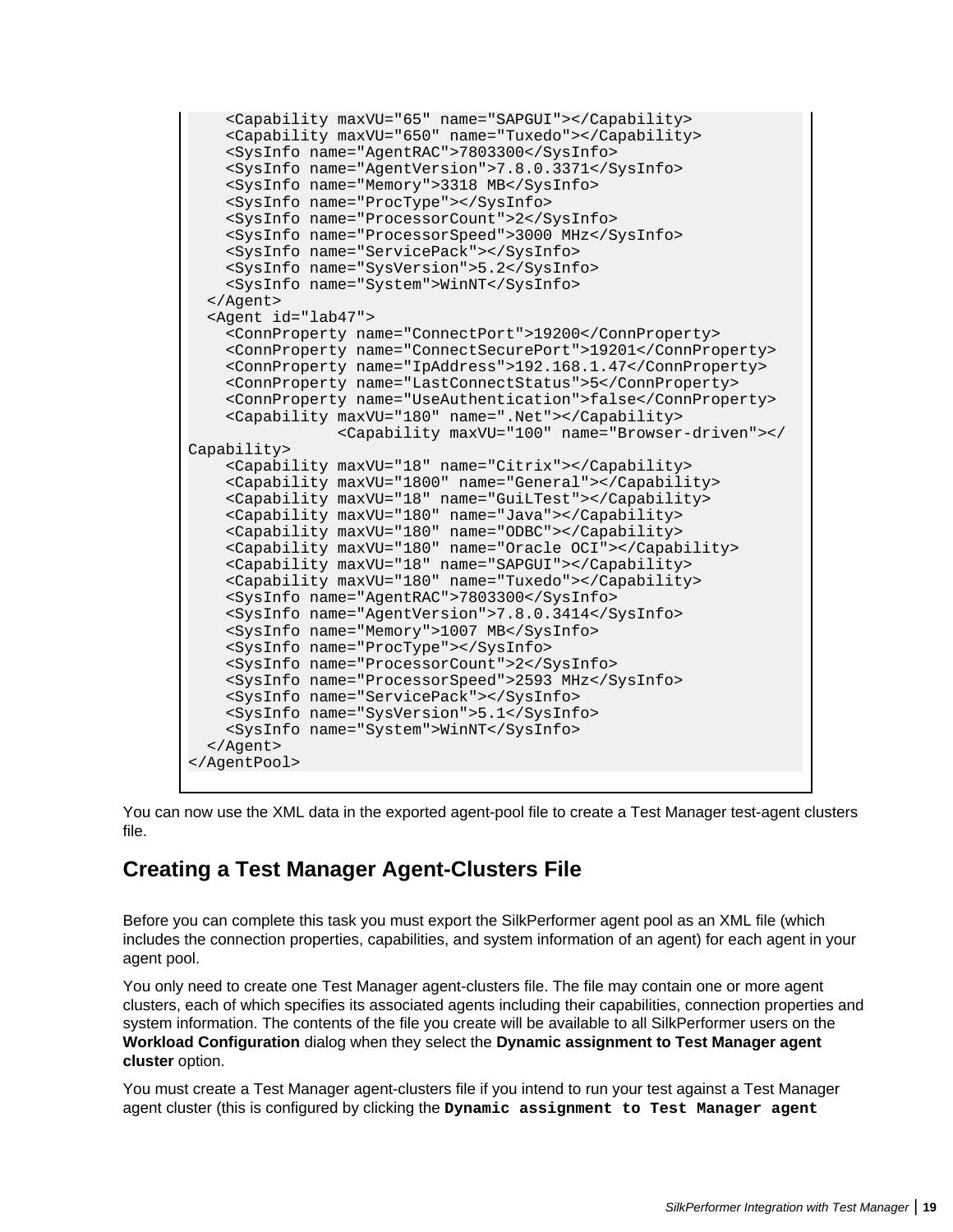**cluster** button on the **Workload Configuration** > **Agent Assignment** tab). Workloads that use a Test Manager agent cluster can be executed from within the SilkPerformer Workbench and they can be scheduled as Test Manager test definitions.

**1.** Create an empty XML file on your local system.

This file must be accessible by Test Manager. It can be placed under source control within your Test Manager directory structure.

**2.** Use the contents of an exported agent pool file to build the agent-clusters file as structured in the example below.

The contents of an exported agent-pool file and the agent-clusters file are nearly identical, so this typically only involves enclosing the <AgentPool/> elements of the exported agent-pool file within a **<SctmAgentClusters/>** element.

#### **Example of a manually created Test Manager agent-clusters file**

This manually created agent-clusters file includes a **SctmAgentClusters** root element. Within the root element are **AgentPool** elements, one for each agent pool in the cluster. Within each **AgentPool** element are **Agent** elements that convey the connection properties, capabilities, and system information of the individual agents.

```
<?xml version='1.0' encoding='UTF-8'?>
<SctmAgentClusters>
  <AgentPool name="cluster_1">
   <Agent id="LAB100">
     <ConnProperty name="ConnectPort">19200</ConnProperty>
     <ConnProperty name="ConnectSecurePort">19201</ConnProperty>
     <ConnProperty name="IpAddress">192.168.1.100</ConnProperty>
     <ConnProperty name="LastConnectStatus">5</ConnProperty>
     <ConnProperty name="UseAuthentication">false</ConnProperty>
     <Capability maxVU="390" name=".Net"></Capability>
                 <Capability maxVU="100" name="Browser-driven"></
Capability>
     <Capability maxVU="39" name="Citrix"></Capability>
     <Capability maxVU="3900" name="General"></Capability>
     <Capability maxVU="39" name="GuiLTest"></Capability>
     <Capability maxVU="390" name="Java"></Capability>
     <Capability maxVU="390" name="ODBC"></Capability>
     <Capability maxVU="390" name="Oracle OCI"></Capability>
     <Capability maxVU="39" name="SAPGUI"></Capability>
     <Capability maxVU="390" name="Tuxedo"></Capability>
     <SysInfo name="AgentRAC">7803300</SysInfo>
     <SysInfo name="AgentVersion">7.8.0.3332</SysInfo>
     <SysInfo name="Memory">2039 MB</SysInfo>
     <SysInfo name="ProcType"></SysInfo>
     <SysInfo name="ProcessorCount">1</SysInfo>
     <SysInfo name="ProcessorSpeed">3200 MHz</SysInfo>
     <SysInfo name="ServicePack"></SysInfo>
     <SysInfo name="SysVersion">5.0</SysInfo>
     <SysInfo name="System">WinNT</SysInfo>
   </Agent>
   <Agent id="lab101">
     <ConnProperty name="AuthPassword"></ConnProperty>
     <ConnProperty name="ConnectPort">19200</ConnProperty>
     <ConnProperty name="ConnectSecurePort">19201</ConnProperty>
     <ConnProperty name="EncryptionSSL">false</ConnProperty>
     <ConnProperty name="HTTPTunnel">:8080</ConnProperty>
     <ConnProperty name="IpAddress">192.168.1.101</ConnProperty>
     <ConnProperty name="LastConnectStatus">5</ConnProperty>
```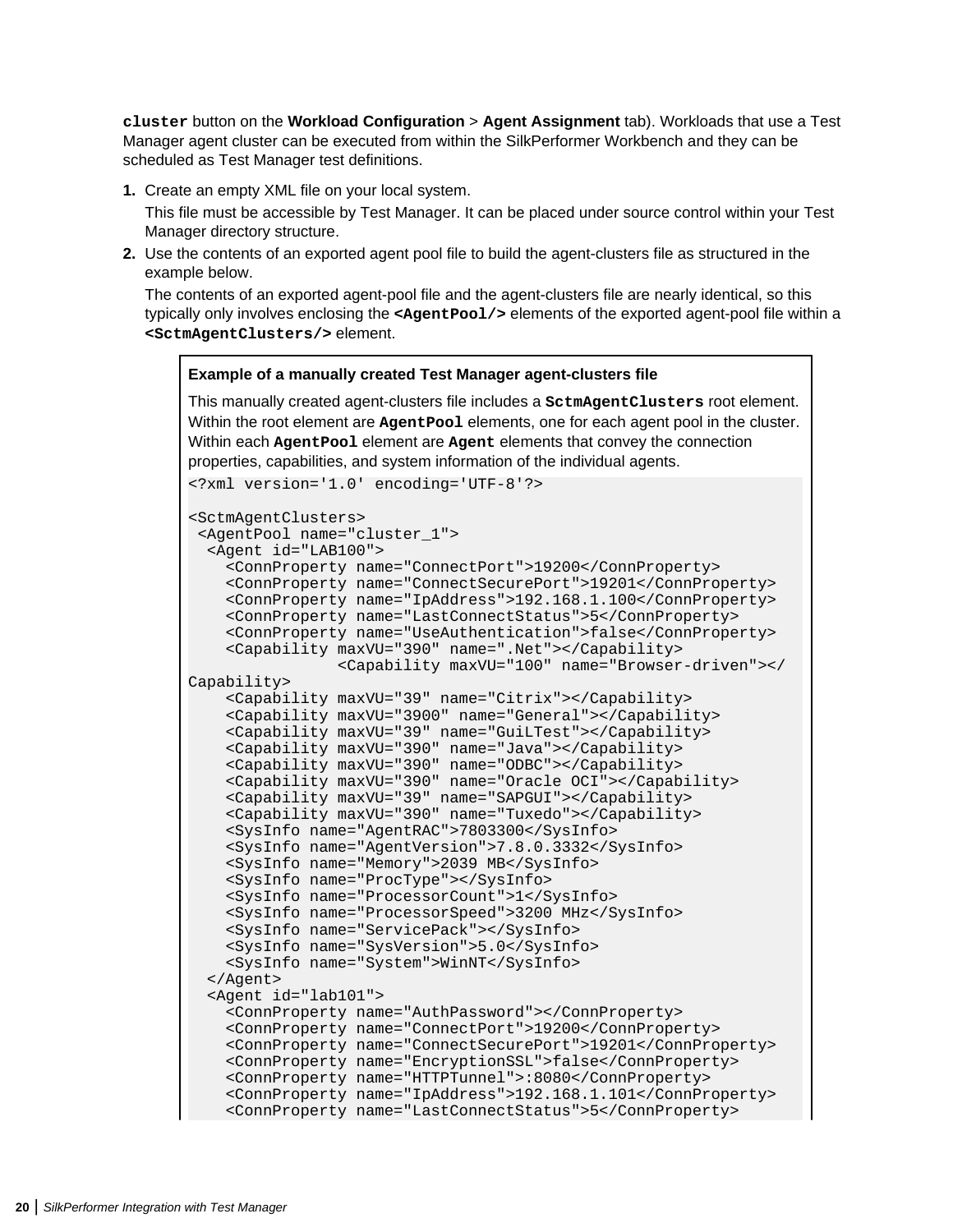```
 <ConnProperty name="SOCKSTunnel">:1080</ConnProperty>
     <ConnProperty name="UseAuthentication">false</ConnProperty>
     <ConnProperty name="UseHttpTunnel">false</ConnProperty>
     <ConnProperty name="UseSocksTunnel">false</ConnProperty>
     <Capability maxVU="380" name=".Net"></Capability>
                 <Capability maxVU="100" name="Browser-driven"></
Capability>
     <Capability maxVU="38" name="Citrix"></Capability>
     <Capability maxVU="3800" name="General"></Capability>
     <Capability maxVU="38" name="GuiLTest"></Capability>
     <Capability maxVU="380" name="Java"></Capability>
     <Capability maxVU="380" name="ODBC"></Capability>
     <Capability maxVU="380" name="Oracle OCI"></Capability>
     <Capability maxVU="38" name="SAPGUI"></Capability>
     <Capability maxVU="380" name="Tuxedo"></Capability>
     <SysInfo name="AgentRAC">7803300</SysInfo>
     <SysInfo name="AgentVersion">7.8.0.3343</SysInfo>
     <SysInfo name="Memory">1983 MB</SysInfo>
     <SysInfo name="ProcType">Intel Pentium IV</SysInfo>
     <SysInfo name="ProcessorCount">2</SysInfo>
     <SysInfo name="ProcessorSpeed">3200 MHz</SysInfo>
     <SysInfo name="ServicePack">Service Pack 2</SysInfo>
     <SysInfo name="SysVersion">5.2</SysInfo>
     <SysInfo name="System">WinNT</SysInfo>
   </Agent>
  </AgentPool>
  <AgentPool name="cluster_2">
   <Agent id="LAB200">
     <ConnProperty name="ConnectPort">19200</ConnProperty>
     <ConnProperty name="ConnectSecurePort">19201</ConnProperty>
     <ConnProperty name="IpAddress">192.168.2.200</ConnProperty>
     <ConnProperty name="LastConnectStatus">5</ConnProperty>
     <ConnProperty name="UseAuthentication">false</ConnProperty>
     <Capability maxVU="390" name=".Net"></Capability>
                 <Capability maxVU="100" name="Browser-driven"></
Capability>
     <Capability maxVU="39" name="Citrix"></Capability>
     <Capability maxVU="3900" name="General"></Capability>
     <Capability maxVU="39" name="GuiLTest"></Capability>
     <Capability maxVU="390" name="Java"></Capability>
     <Capability maxVU="390" name="ODBC"></Capability>
     <Capability maxVU="390" name="Oracle OCI"></Capability>
     <Capability maxVU="39" name="SAPGUI"></Capability>
     <Capability maxVU="390" name="Tuxedo"></Capability>
     <SysInfo name="AgentRAC">7803300</SysInfo>
     <SysInfo name="AgentVersion">7.8.0.3332</SysInfo>
     <SysInfo name="Memory">2039 MB</SysInfo>
     <SysInfo name="ProcType"></SysInfo>
     <SysInfo name="ProcessorCount">1</SysInfo>
     <SysInfo name="ProcessorSpeed">3200 MHz</SysInfo>
     <SysInfo name="ServicePack"></SysInfo>
     <SysInfo name="SysVersion">5.0</SysInfo>
     <SysInfo name="System">WinNT</SysInfo>
   </Agent>
   <Agent id="lab201">
     <ConnProperty name="AuthPassword"></ConnProperty>
     <ConnProperty name="ConnectPort">19200</ConnProperty>
     <ConnProperty name="ConnectSecurePort">19201</ConnProperty>
     <ConnProperty name="EncryptionSSL">false</ConnProperty>
     <ConnProperty name="HTTPTunnel">:8080</ConnProperty>
     <ConnProperty name="IpAddress">192.168.2.201</ConnProperty>
```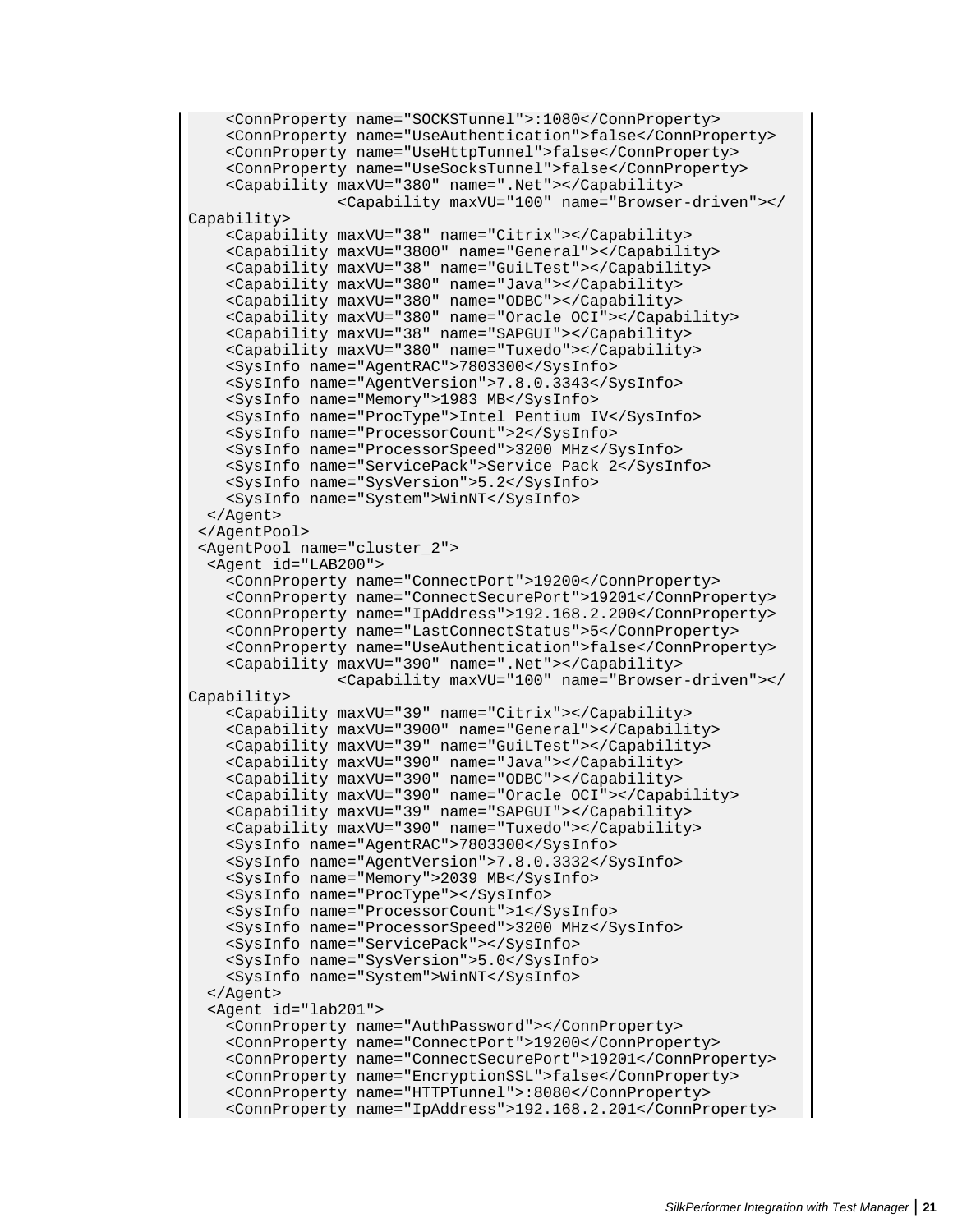```
 <ConnProperty name="LastConnectStatus">5</ConnProperty>
     <ConnProperty name="SOCKSTunnel">:1080</ConnProperty>
     <ConnProperty name="UseAuthentication">false</ConnProperty>
     <ConnProperty name="UseHttpTunnel">false</ConnProperty>
     <ConnProperty name="UseSocksTunnel">false</ConnProperty>
     <Capability maxVU="380" name=".Net"></Capability>
                 <Capability maxVU="100" name="Browser-driven"></
Capability>
     <Capability maxVU="38" name="Citrix"></Capability>
     <Capability maxVU="3800" name="General"></Capability>
     <Capability maxVU="38" name="GuiLTest"></Capability>
     <Capability maxVU="380" name="Java"></Capability>
     <Capability maxVU="380" name="ODBC"></Capability>
     <Capability maxVU="380" name="Oracle OCI"></Capability>
     <Capability maxVU="38" name="SAPGUI"></Capability>
     <Capability maxVU="380" name="Tuxedo"></Capability>
     <SysInfo name="AgentRAC">7803300</SysInfo>
     <SysInfo name="AgentVersion">7.8.0.3343</SysInfo>
     <SysInfo name="Memory">1983 MB</SysInfo>
     <SysInfo name="ProcType">Intel Pentium IV</SysInfo>
     <SysInfo name="ProcessorCount">2</SysInfo>
     <SysInfo name="ProcessorSpeed">3200 MHz</SysInfo>
     <SysInfo name="ServicePack">Service Pack 2</SysInfo>
     <SysInfo name="SysVersion">5.2</SysInfo>
     <SysInfo name="System">WinNT</SysInfo>
   </Agent>
   <Agent id="lab203">
     <ConnProperty name="ConnectPort">19200</ConnProperty>
     <ConnProperty name="ConnectSecurePort">19201</ConnProperty>
     <ConnProperty name="IpAddress">192.168.2.203</ConnProperty>
     <ConnProperty name="LastConnectStatus">5</ConnProperty>
     <ConnProperty name="UseAuthentication">false</ConnProperty>
     <Capability maxVU="650" name=".Net"></Capability>
                 <Capability maxVU="100" name="Browser-driven"></
Capability>
     <Capability maxVU="65" name="Citrix"></Capability>
     <Capability maxVU="6500" name="General"></Capability>
     <Capability maxVU="65" name="GuiLTest"></Capability>
     <Capability maxVU="650" name="Java"></Capability>
     <Capability maxVU="650" name="ODBC"></Capability>
     <Capability maxVU="650" name="Oracle OCI"></Capability>
     <Capability maxVU="65" name="SAPGUI"></Capability>
     <Capability maxVU="650" name="Tuxedo"></Capability>
     <SysInfo name="AgentRAC">7803300</SysInfo>
     <SysInfo name="AgentVersion">7.8.0.3371</SysInfo>
     <SysInfo name="Memory">3318 MB</SysInfo>
     <SysInfo name="ProcType"></SysInfo>
     <SysInfo name="ProcessorCount">2</SysInfo>
     <SysInfo name="ProcessorSpeed">3000 MHz</SysInfo>
     <SysInfo name="ServicePack"></SysInfo>
     <SysInfo name="SysVersion">5.2</SysInfo>
     <SysInfo name="System">WinNT</SysInfo>
   </Agent>
  </AgentPool>
</SctmAgentClusters>
```
Once you have created an agent clusters file, you must configure Test Manager to reference the file. Test Manager will copy the file to the execution servers so that whenever a SilkPerformer project with dynamic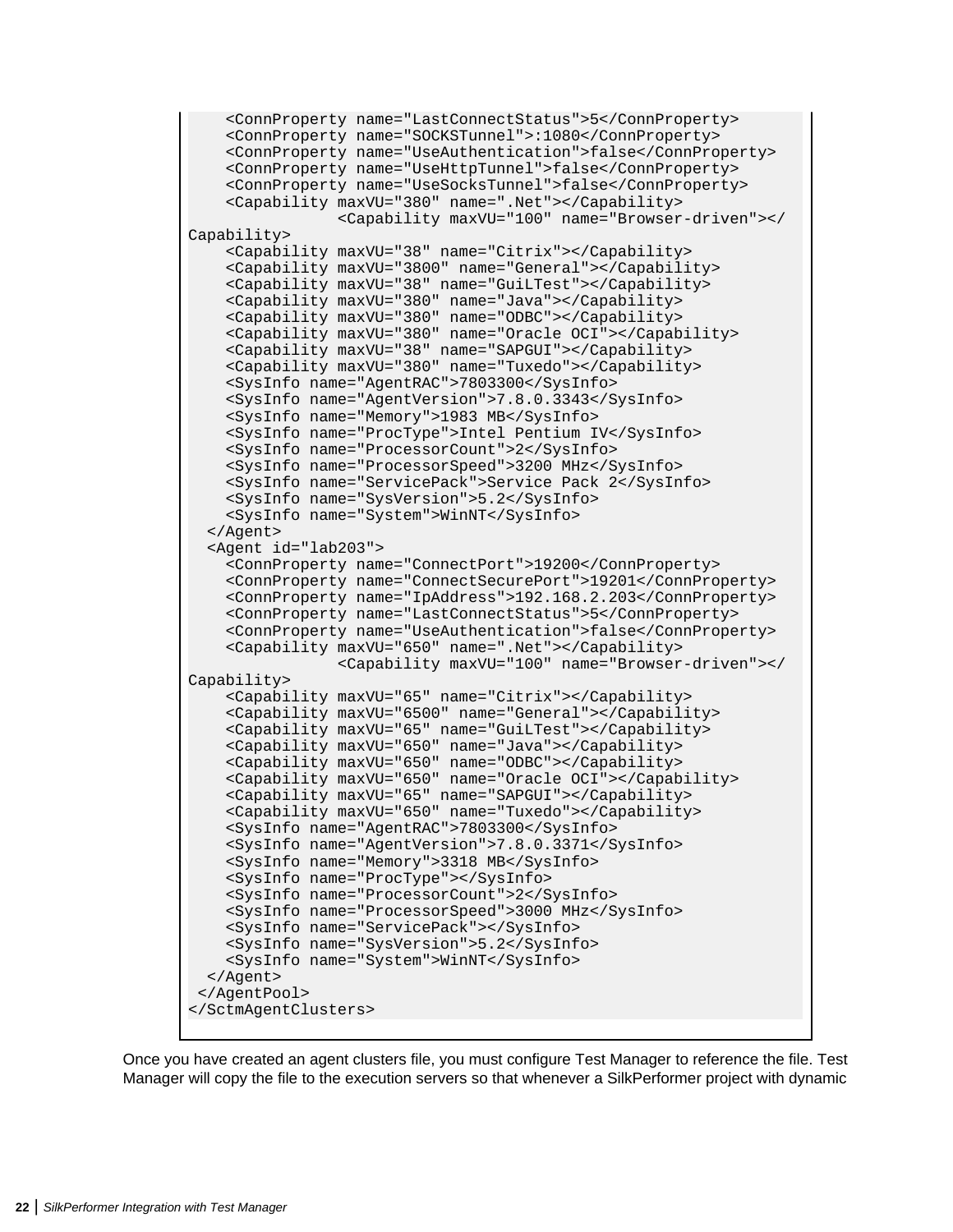<span id="page-22-0"></span>workload-assignment is executed, the project will read the file to determine how workload should be allocated to the agents within the cluster.

### **Uploading Your Agent-Cluster File to Test Manager**

After you have created the agent-cluster file for your project, you need to upload the file from your source control system to Test Manager. When your SilkPerformer project with dynamic workload-assignment is executed, the project will read the file to determine how workload should be allocated to the agents, which are the execution servers, within your cluster.

- **1.** Navigate to **Administration** > **System**.
- **2.** Click the **Load Test Agent Clusters** tab.
- **3.** Click **Upload**. The **Upload Agent Clusters File** dialog box opens.
- **4.** Click **Browse** to browse to and select the agent-clusters file.
- **5.** Click **OK** to confirm your selection.

You have now completed configuration of dynamic workload-assignment for your project.

## **Assigning Agents to Workload**

**1.** Open the **Workload Configuration** dialog box.

**Note:** The **Workload Configuration** dialog box opens automatically when you set up a new workload. Alternatively, you can edit an existing workload profile by right-clicking the workload profile in the menu tree and choosing **Edit Workload** from the context menu.

- **2.** Click the **Agent Assignment** tab.
- **3.** Select the **Assignment type**:
	- **Static assignment to project agents** : Use this method to statically assign specific agent computers (rather than clusters of agents) to your project. Agent locking is disabled with this method. Select this method if you want to use Agents deployed in the cloud.
	- **Dynamic assignment to project agents** : With this method, workload is delivered using dynamic agent-assignment at execution time against the project's agents. Workload delivery is enhanced with agent-capability specifications to create optimized workload-to-agent assignments based on the capabilities of each agent. Agent locking at execution time is enabled with this method.
	- **Dynamic assignment to Test Manager agent cluster** : SilkPerformer workload delivered by way of Test Manager can also use dynamic workload-to-agent assignment. Within SilkPerformer you choose the name of the agent cluster (from the drop list) that should deliver your test's workload. Test Manager then provides the list of agent computers that are assigned to the cluster. Workload is then assigned to specific agents at the moment of execution based on the capabilities of the individual agents. After you connect to Test Manager, you are presented with the list of available agent clusters. In the right-most window, you can view the agents that are currently associated with the selected agent cluster.
- **4.** Define the agents that are to deliver the workload for your test.
	- If you selected **Static assignment to project agents** , you can check the **Even user distribution** check box to distribute all existing user types evenly across all agents, depending on each agent's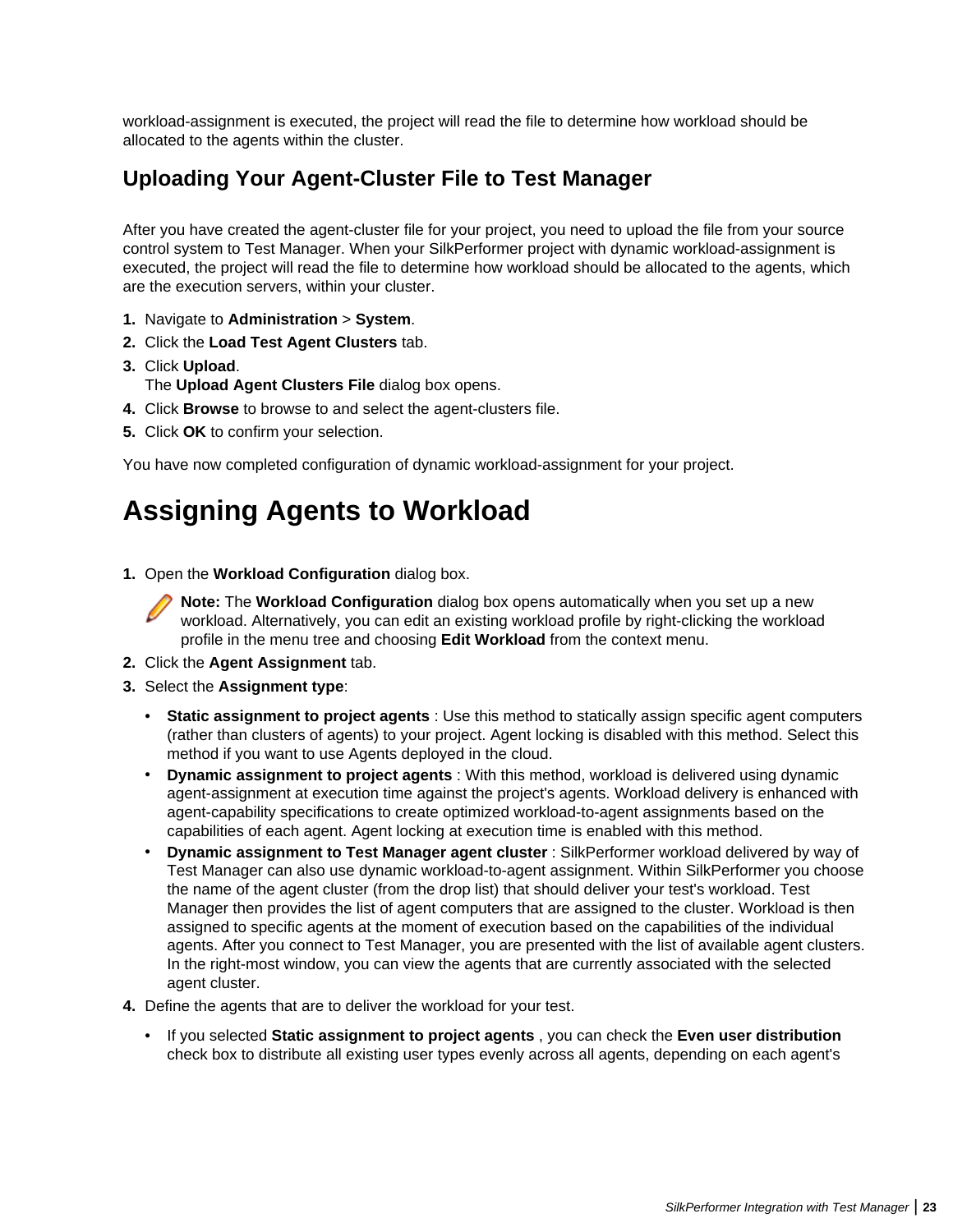<span id="page-23-0"></span>general replay capabilities. To use agents that run as virtual machines in the cloud, check the **Use cloud agents** check box. Click **Cloud Agent Manager** to manage your agents in the cloud.

- If you selected **Dynamic assignment to project agents** , workload is delivered automatically using dynamic agent-assignment at execution time against the project's agents.
- If you selected **Dynamic assignment to Test Manager agent cluster** , you are asked to log in to Test Manager. When you are logged in, you can select the available agent cluster.

The **Agents** list box displays the available agents.

- **5.** Check the **Agent resource utilization** check box to assign a maximum percentage of total virtual users that each agent can run based on the agent's replay capabilities.
- **6.** Check the **Balance load across agents** check box to apportion workload across agents.
- **7.** If you selected **Static assignment to project agents** , use the lower window of the **Agent Assignment** page to define workload assignments for user groups.



**Note:** Available options vary depending on the selected workload model.

- **8.** Click **User Distribution Overview** to view the assignment of virtual users to the agent computers that are currently available and then click **Close**.
- **9.** Click **OK** to save your settings.

Workload will be assigned to agents based on the agent-assignment settings you have configured. If there are not enough agents with the required capabilities to deliver the required workload, you will be presented with an error message and details regarding the user types that did not receive an agent assignment.

### **Running Your Test**

If you have successfully completed all the preceding procedures, you can now run your SilkPerformer test.

- **1.** Navigate to **Test Manager** > **Execution**.
- **2.** Click the **Execution View** icon.
- **3.** In the **Execution** tree, select the ShopItV\_Increasing\_execution execution definition.
- **4.** Click **Run** on the toolbar. Your execution definition is queued on the execution server that you have specified and the **Run** dialog box opens.
- **5.** Check the **Go to Activities page** check box to open the **Activities** page.

### **Viewing Test Run Details**

After you execute a test in Test Manager, the test-activity statistics are available on the **Activities** page. The page includes details about the recently run execution definitions, the currently running execution definitions, and the execution definitions that are scheduled for execution.

- **1.** Navigate to **Test Manager** > **Test Plan**.
- **2.** In the **Test Plan** tree, select the ShopItV\_Increasing test definition.
- **3.** Click the **Runs** tab.
- **4.** Click the **Run ID** of the last run to display the **Test Definition Run Results** dialog box.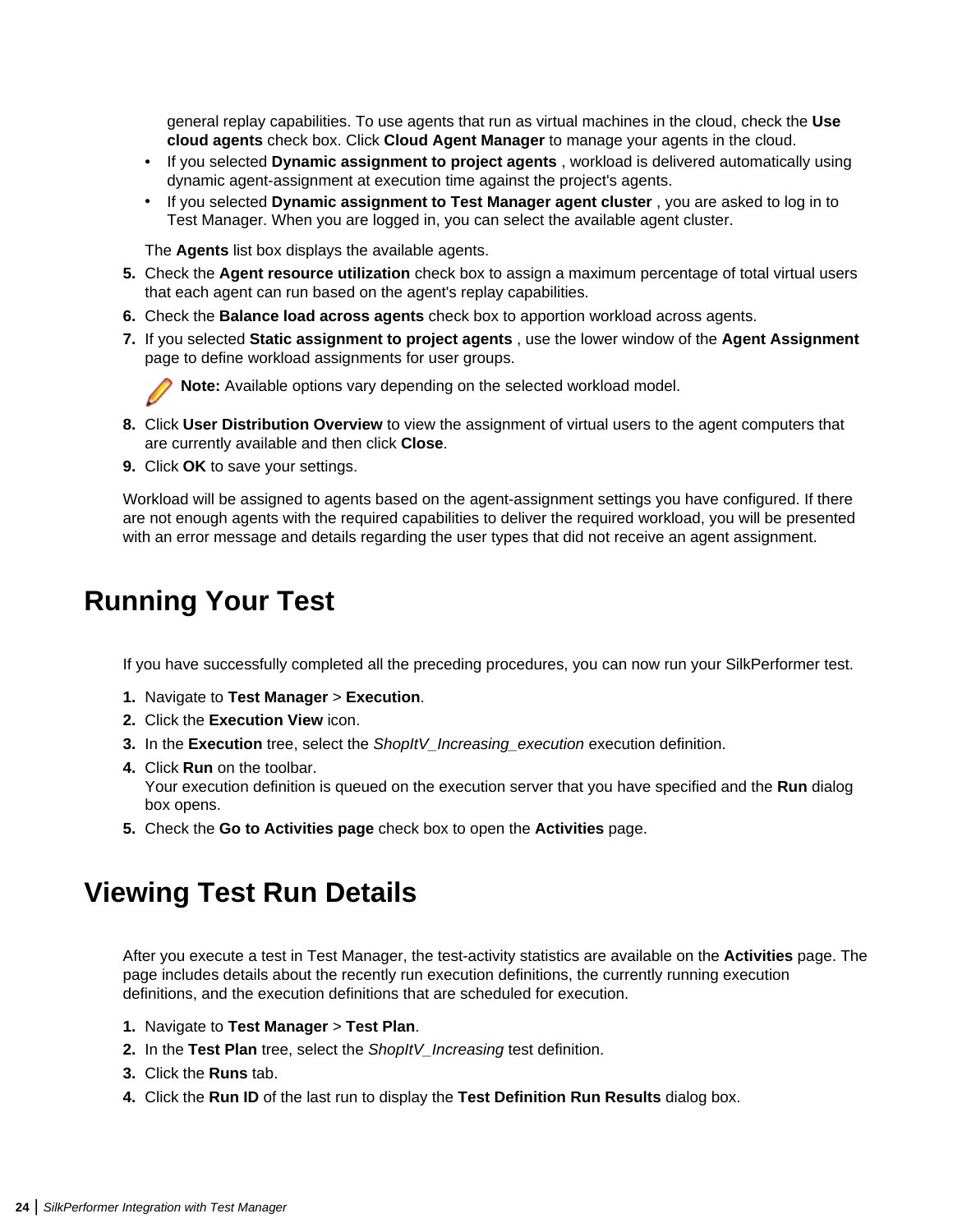<span id="page-24-0"></span>The **Details** page of the dialog box includes the status of the run, SilkPerformer specific details, error messages, and other details of the run.

### **Analyzing Results in Performance Explorer**

Performance Explorer enables in-depth analysis of SilkPerformer test results. The **Analyze Results** option in Test Manager downloads the selected results to Performance Explorer where you can evaluate the results of your optimization efforts. Performance Explorer also enables you to compare statistics from multiple test runs side-by-side in cross load-test reports. For additional information, see Creating a Cross Load-Test Report.



**Note:** For additional information regarding the use of Performance Explorer and the integration of Performance Explorer with Test Manager, refer to Performance Explorer Help.

- **1.** Navigate to **Test Manager** > **Test Plan**.
- **2.** In the **Test Plan** tree, select the ShopItV\_Increasing test definition.
- **3.** Click the **Runs** tab.
- **4.** In the **Actions** column, click the **Analyze Results...** icon. A download dialog box opens, showing you the name of the Performance Explorer command file (.sppecmd) that you are about to download.
- **5.** Click **Open** to open the results in Performance Explorer.

Performance Explorer opens, connected directly to your Test Manager installation, and fetches the results of the selected execution run. The results are displayed in an overview report. For additional information regarding overview reports, refer to the Performance Explorer Help.

### **Running an Attended Test**

You may need to run SilkPerformer tests that are not tied to Test Manager schedules. For this reason the integration of SilkPerformer with Test Manager supports attended tests. Attended tests are SilkPerformer tests that are executed manually in SilkPerformer and are not executed automatically based on a predefined schedule in Test Manager.

When you **open** a Test Manager project, you need to check out the project from a source control profile, edit the project, and check the project back in to Test Manager. When you import a project, you only need to download a copy of the project and work with the project independently of Test Manager. Any changes you make to an imported project have no effect on Test Manager. To import a Test Manager project, you only need a Web connection.

Once you have executed an attended SilkPerformer test, upload the test results to Test Manager and associate the results with a SilkPerformer test definition. Finally, analyze the results of the test in Performance Explorer, as described in Analyzing Results in Performance Explorer.

## **Adding Another Test Definition**

To continue with this tutorial you need to add another SilkPerformer test definition to Test Manager, as described in Uploading Projects to Test Manager. In the SilkPerformer Test Definitions container that you created earlier, create a SilkPerformer test definition called ShopIt\_Modem. Upload your SampleWeb project to this new test definition.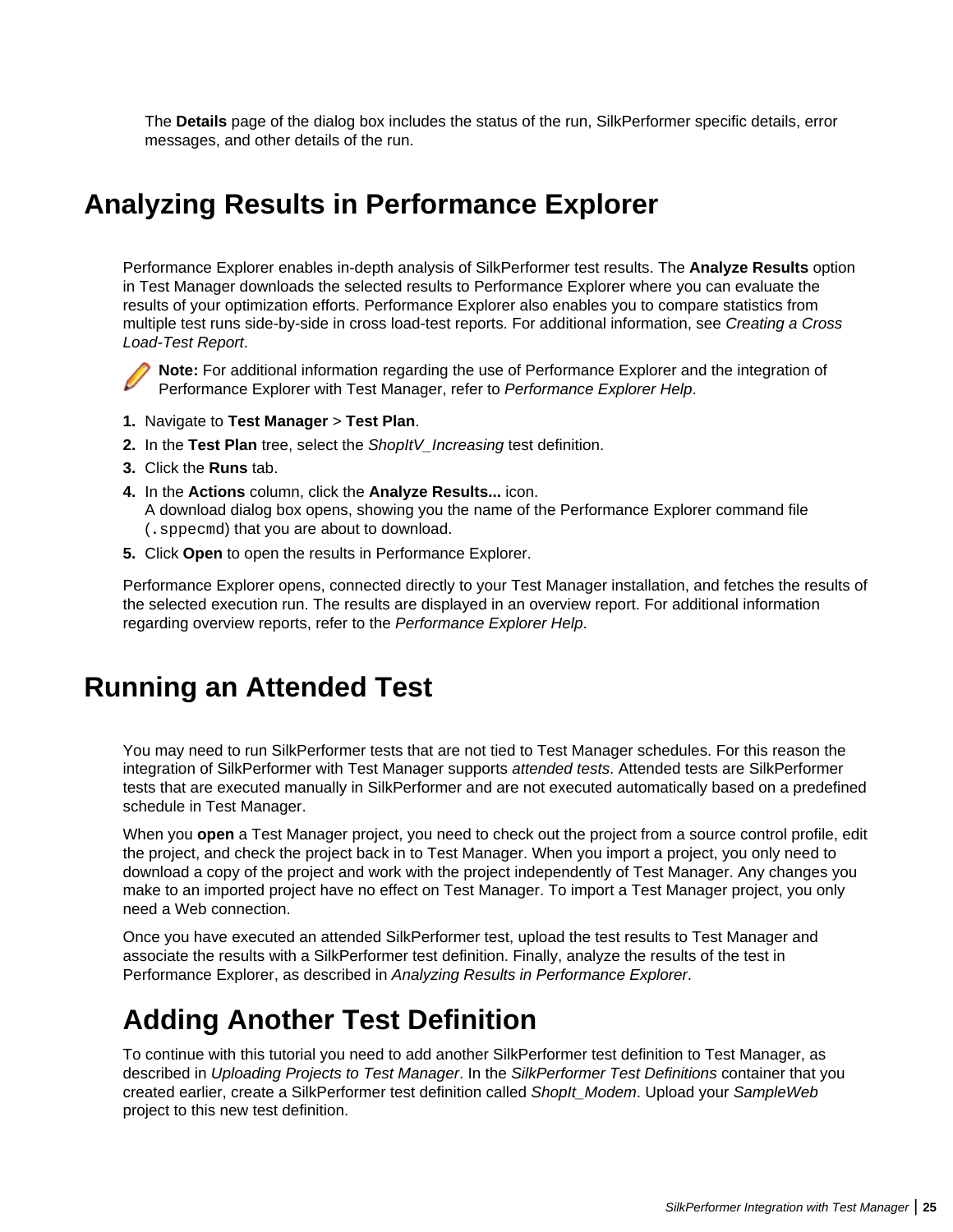## <span id="page-25-0"></span>**Executing an Attended Test Run**

- **1.** Navigate to **Test Manager** > **Test Plan**.
- **2.** In the **Test Plan** tree, select your new **ShopIt\_Modem** test definition.
- **3.** Click the **Properties** tab.
- **4.** In the **SilkPerformer Test Properties** section, click the **Run Attended Test** icon. A file download dialog box opens, asking you to confirm that you wish to run the specified SilkPerformer command file, .spwbcmd.
- **5.** Click **OK** to open the file in SilkPerformer. SilkPerformer is invoked. The **Run Attended** dialog box opens.
- **6.** Select the target directory for your SilkPerformer project and click **OK**. The **Workload Configuration** dialog box opens with the worload settings that are associated with the **SampleWeb** project..
- **7.** Click **Run** to execute the SilkPerformer test in exactly the same way as if it were executed from Test Manager as an unattended test.



**Note:** For the purposes of this tutorial, vary your workload settings. For example, you might select a dynamic workload type and a user profile that simulates 56k modem users. After editing the workload settings, click **Run** to begin the test and monitor the test through SilkPerformer.

## **Uploading Test Results to SilkCentral Test Manager**

**1.** Choose **Results** > **Upload Results to Test Manager** .

Alternatively, you can right-click a results node and choose **Upload Results to Test Manager** .

If the project has previously been uploaded to Test Manager, the association with a Test Manager test definition is already known and preselected. Click **Next** and go to step 4.

- **2.** From the **Projects** list, select the Test Manager project to which you want to upload the SilkPerformer test results and click **Next**.
- **3.** From the menu tree, select the test definition to which you want to upload the results and click **Next**. Alternatively you can right-click in the tree and choose various menu items to create a new test definition, child test definition, test folder, or child test folder to which the results are saved.
- **4.** On the **Select results** page, check the appropriate check boxes in the **Results** list to select the results to upload along with the project.
- **5.** Click **Next**.
- **6.** On the **Specify product information and result status** page, specify the version and build numbers for the assigned product to which the uploaded results belong.

**Note:** You can click the **Upload path** link to start Test Manager and go directly to the selected test definition.

**7.** Click **Finish** to upload the results.

A confirmation dialog box asks if you want to delete the local copies of the uploaded results.

**8.** Click **Yes**.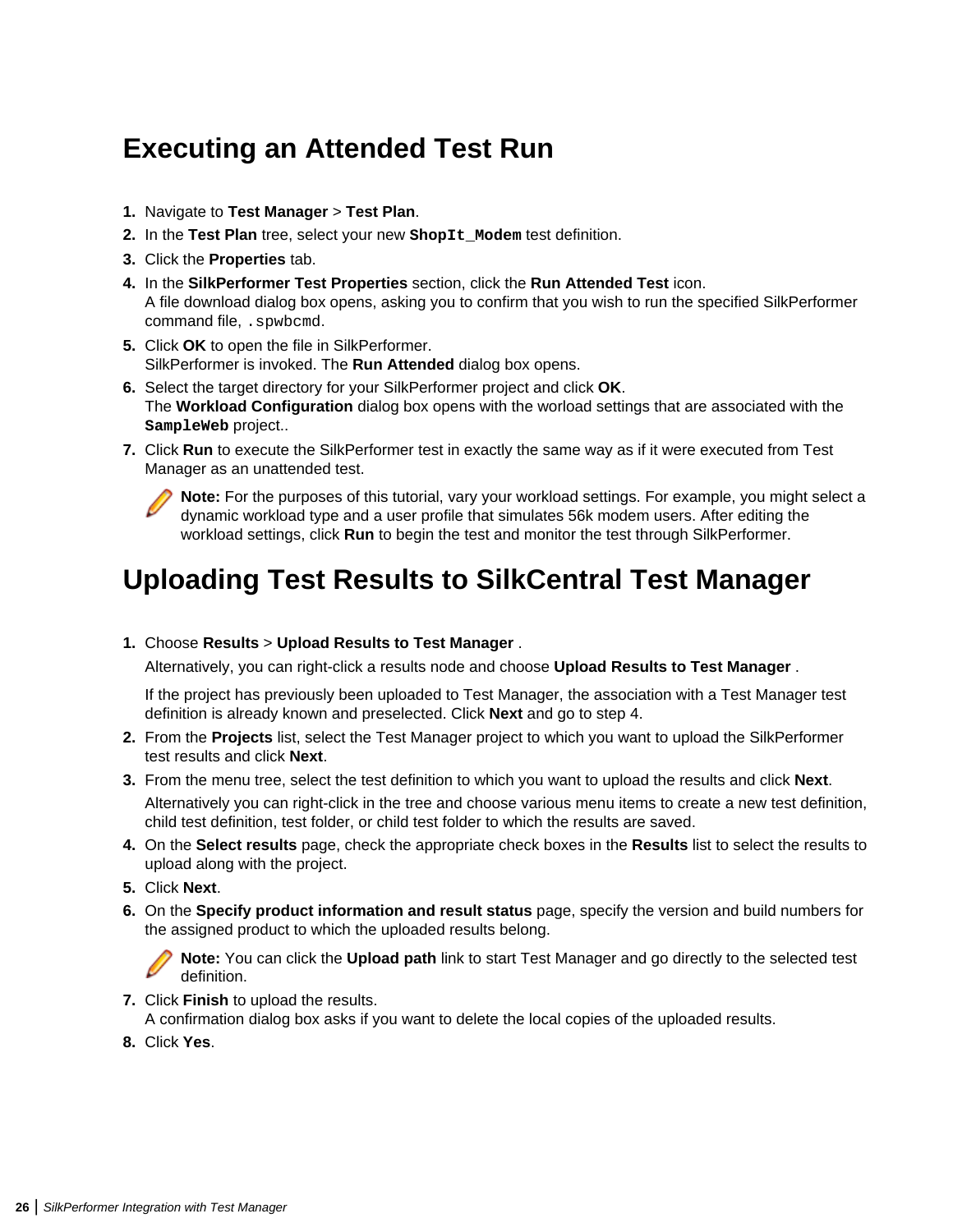### <span id="page-26-0"></span>**Creating a Cross Load-Test Report**

When used in combination with Test Manager, Performance Explorer offers a cross load-test comparison report facility. You can select up to four load-test runs for comparison. Heat fields and rankings help you analyze the results of your optimization efforts across runs.

Cross load-test reports are structured like standard baseline reports. They offer summary reports and statistics regarding transactions, page timers, Web forms, rankings, and errors. For additional information regarding cross load-test reports, refer to Performance Explorer Help.

To compare the results of the ShopItV Increasing and ShopIt Modem test executions, follow the steps described in Generating a Cross Load-Test Report.



**Note:** If you have followed the steps in this tutorial, the execution results for the test definitions will be loaded into the **Test Manager** tab in Performance Explorer. If they are not, download the results from the **Run** tab in Test Manager, as described in Analyzing Results in Performance Explorer. Alternatively, you can download the results from Performance Explorer by right-clicking within the project tree and selecting **Add Test Manager Results**.

### **Generating a Cross Load-Test Report**

Generate a cross load-test report to compare the results of up to four test executions side-by-side.

For rankings, the baseline test is always listed as the first test.

- **1.** Click the **New Cross Loadtest Report** icon on the toolbar. The **Cross Loadtest Report** window opens.
- **2.** Open a maximum of four tests.

Each new report is assigned a title with a unique number from one to four.

Each new load-test execution you open appears on the **Test Manager** page alongside the other executions you have imported.

**3.** Drag the executions that you want to include in the report into the **Cross Loadtest Report** window.

Alternative: Right-click a test definition in the file menu tree on the Performance Explorer **Test Manager** tab and choose **Cross Loadtest Report**. All executions of the selected test definition will then be automatically added to a cross load-test report.

A **b** icon or **baseline** tag identifies the baseline execution in each report. All measures that are evaluated against the baseline are identified with heat fields.

**Note:** Pass your cursor over any heat field to view the details of the heat-field setting.

**Note:** To define a different execution run as the baseline to which the other tests should be compared, right-click the execution and choose **Set as Baseline**.

### **Analyzing Cross Load-Test Reports**

In cross load-test reports, the results of multiple test runs are compared side-by-side. To facilitate comparison, one run is defined as the baseline to which the other runs are compared. Any test run can be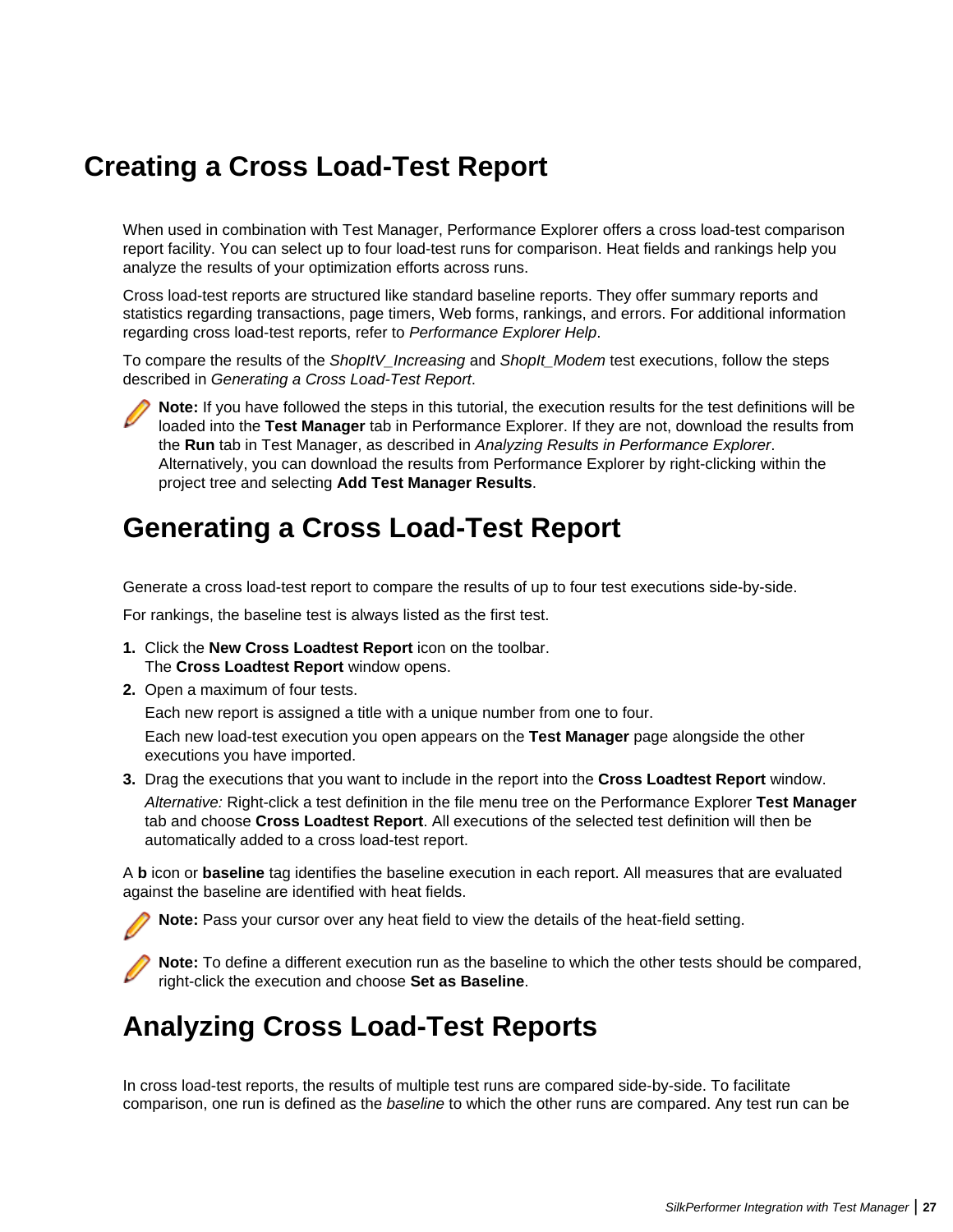set as the baseline. A **b** icon or baseline tag identifies the baseline execution in each report. All measures that are evaluated against the baseline are identified with heat fields.

#### **Example Analysis of a Cross Load-Test Report**

In this example, Loadtest 1 is a load test with a workload of 56k modem users and a dynamic workload model. The test is derived from the ShopIt Modem test definition. Loadtest 1 is tagged as the baseline execution. Loadtest 2 is a load test with a workload of high-speed connection users and an increasing workload model. If the heat field next to Loadtest 2 in the cross load-test report is green, then Loadtest 2 has performed better than Loadtest 1.

Move the cursor over any heat field in the cross load-test report to see the details of the heat field setting.

If Loadtest 2 were defined as the baseline, then the heat field for Loadtest 1 would be red, indicating that Loadtest 1 performed significantly worse than Loadtest 2.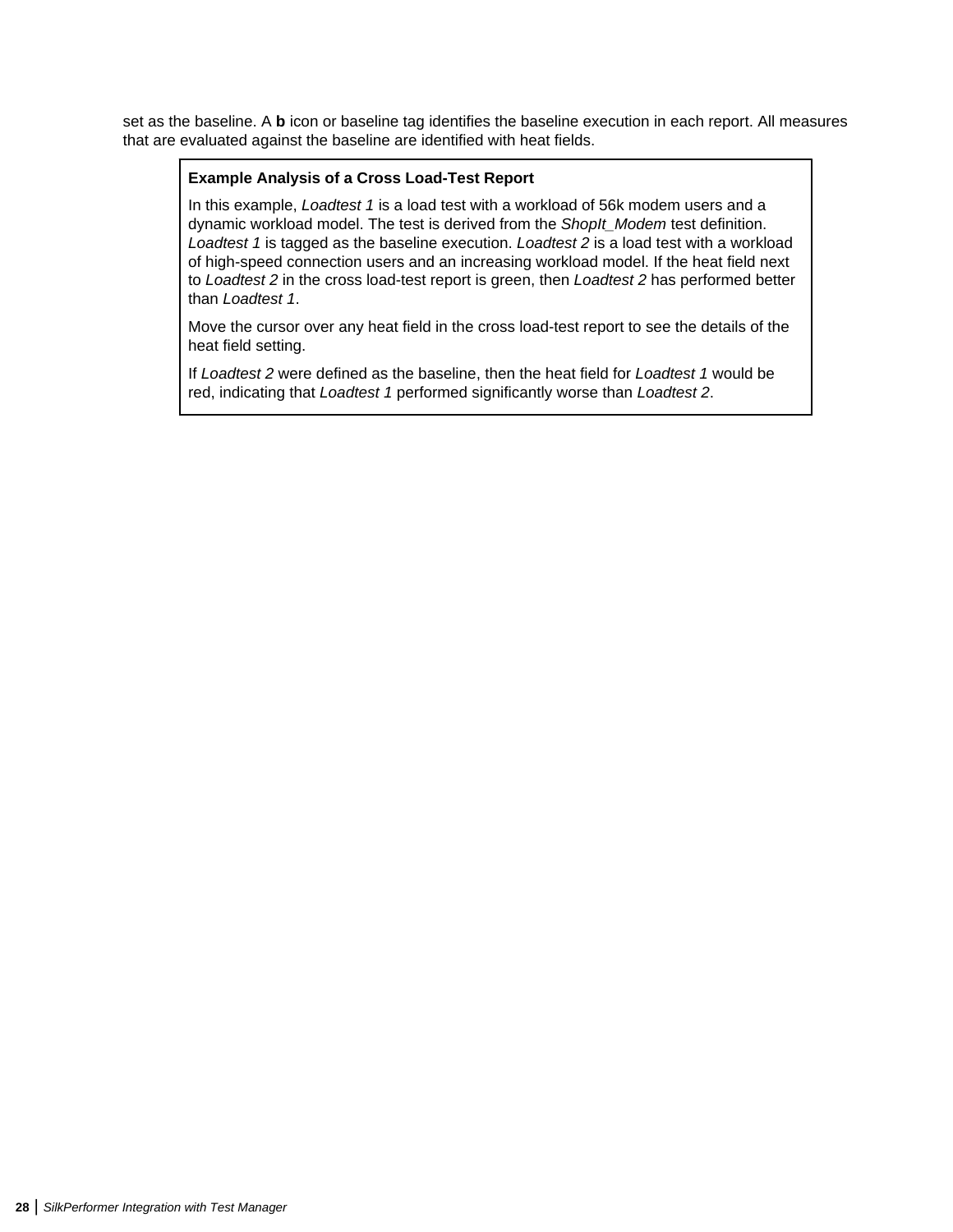### **Index A**

#### agent clusters assigning workload [16](#page-15-0) creating [17,](#page-16-0) [19](#page-18-0) preparing file for Test Manager [17](#page-16-0) uploading files to Test Manager [23](#page-22-0) agent computers defining capabilities [17](#page-16-0) tagging with replay capabilities [17](#page-16-0) agents assigning workload [23](#page-22-0) balancing load [23](#page-22-0) resource utilization [23](#page-22-0) analyzing cross load-test reports [27](#page-26-0) analyzing results Performance Explorer [25](#page-24-0) assigning execution servers [15](#page-14-0) test definitions to execution definitions [14](#page-13-0) workload to agent clusters [16](#page-15-0) assigning workload to agents [23](#page-22-0) attended test runs executing [26](#page-25-0) attended tests running [25](#page-24-0)

### **C**

configuring directory settings [7](#page-6-0) SilkPerformer workbench [7](#page-6-0) configuring access to Test Manager [7](#page-6-0) creating agent clusters [17,](#page-16-0) [19](#page-18-0) cross load-test reports [27](#page-26-0) execution definitions in Test Manager [14](#page-13-0) SilkPerformer projects [9](#page-8-0) creating execution definitions overview [14](#page-13-0) cross load-test reports analyzing [27](#page-26-0) creating [27](#page-26-0)

### **D**

defining agent computer capabilities [17](#page-16-0) defining agent computer capabilities overview [16](#page-15-0) directories settings [8](#page-7-0) directory settings

configuring [7](#page-6-0) source code control [9](#page-8-0)

#### **E**

executing attended test runs [26](#page-25-0) Try Script runs [11](#page-10-0) executing Try Script runs overview [11](#page-10-0) execution definitions creating in Test Manager [14](#page-13-0) scheduling [15](#page-14-0) execution servers assigning [15](#page-14-0) exporting agent-pool file [17](#page-16-0)

### **I**

installation ShopIt sample Web application [9](#page-8-0)

### **O**

outlining projects [10](#page-9-0) overview [6](#page-5-0)

### **P**

parsing functions creating out of TrueLog Explorer [11](#page-10-0) projects outlining [10](#page-9-0) uploading to Test Manager [13](#page-12-0)

### **R**

recording sample Web application [10](#page-9-0) reports generating cross load-test [27](#page-26-0) running attended tests [25](#page-24-0) SilkPerformer tests [24](#page-23-0)

### **S**

sample Web application recording [10](#page-9-0) scheduling execution definitions [15](#page-14-0)